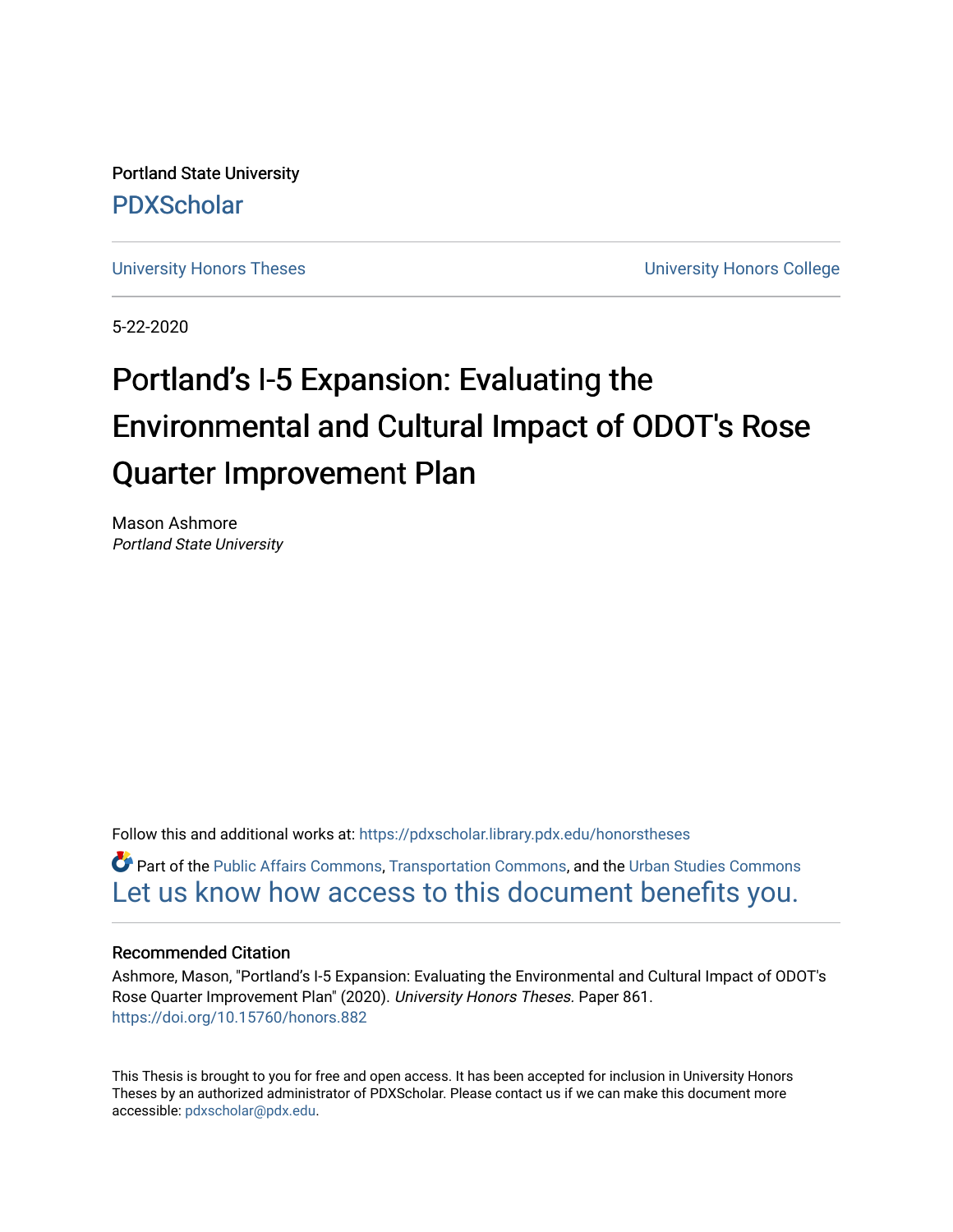# Portland's I-5 Expansion:

Evaluating the Environmental and Cultural Impact of ODOT's Rose Quarter Improvement Plan

by:

Mason Ashmore

An undergraduate honors thesis submitted in partial fulfillment of the

requirements for the degree of Bachelor of Science

in

University Honors

and

Urban and Public Affairs

Thesis Advisor

Aaron Golub, Ph.D

Portland State University

2020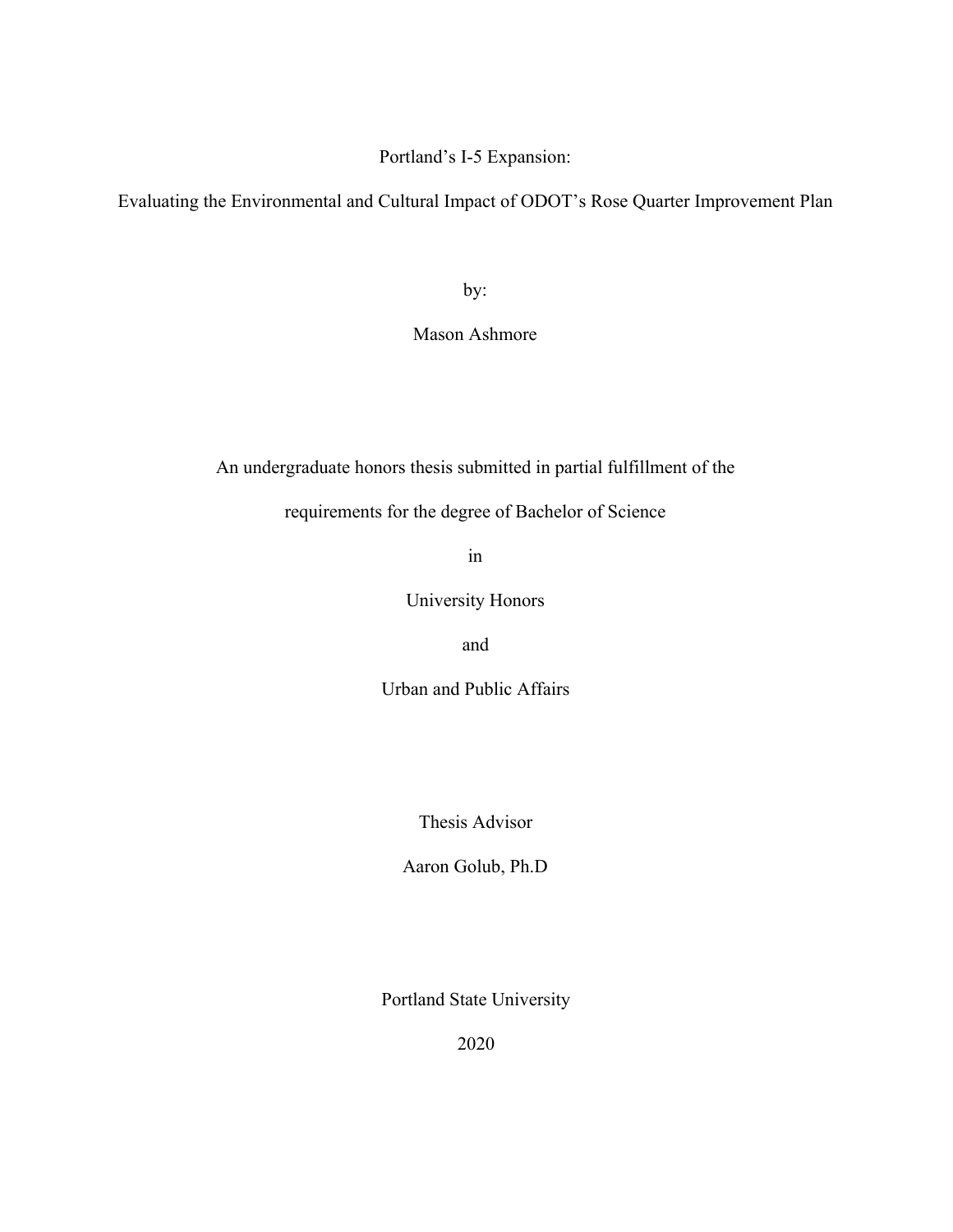# **Contents**

| I.    | <b>Introduction</b>                | $\boldsymbol{2}$        |
|-------|------------------------------------|-------------------------|
| П.    | <b>ODOT I-5 Expansion Analysis</b> | $\overline{\mathbf{4}}$ |
| Ш.    | <b>Cultural Implications</b>       | $\overline{7}$          |
| IV.   | The Fundamental Law of Congestion  | 10                      |
| V.    | <b>Lane Tolling</b>                | 14                      |
| VI.   | <b>Public Reception</b>            | 17                      |
| VII.  | Conclusion                         | 19                      |
| VIII. | <b>Sources Cited</b>               | 23                      |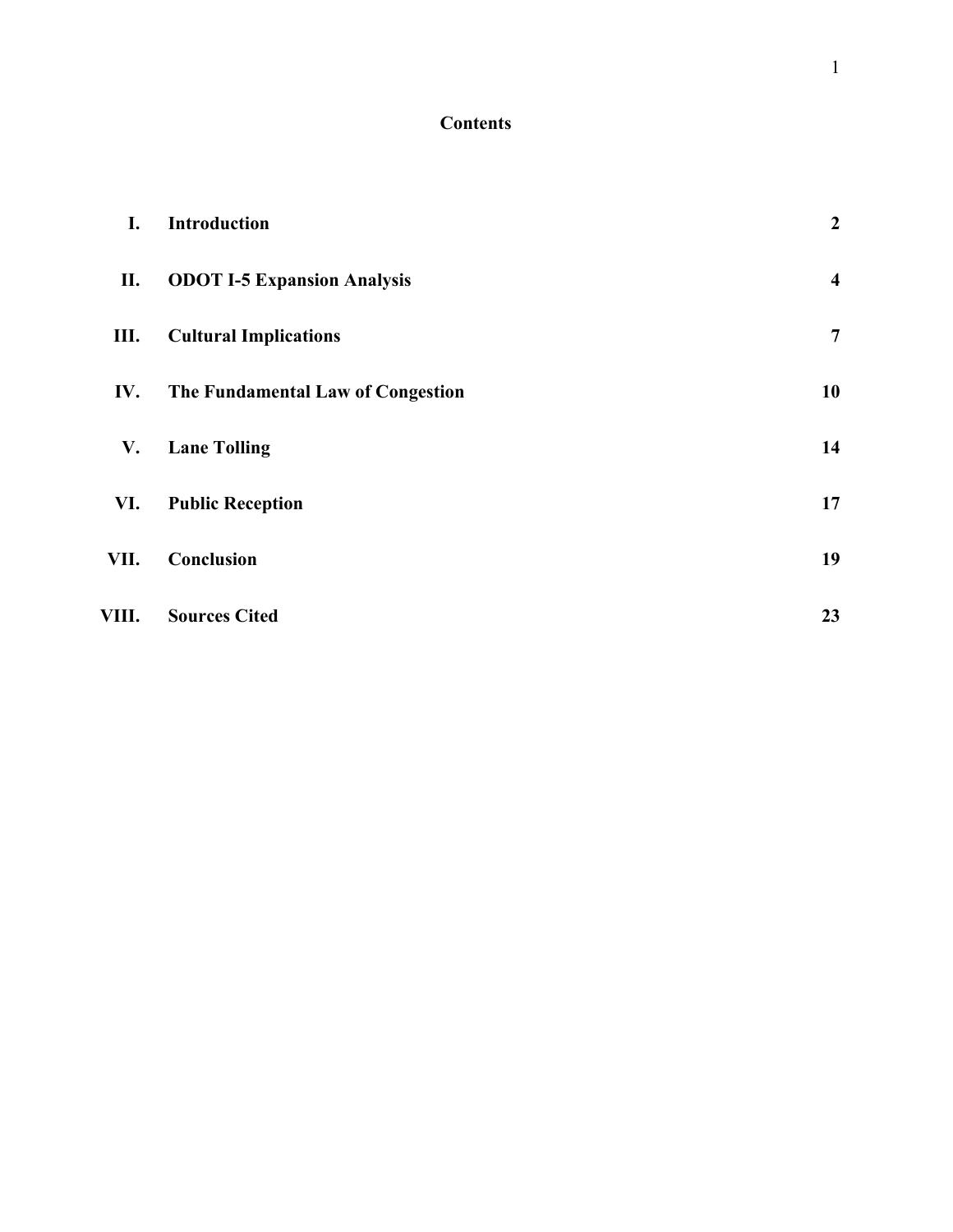# <span id="page-3-0"></span>**I. Introduction**

Urban Planning as an academic discipline is a relatively new field of study, however, it only seems to be growing as the world is becoming more and more urbanized. In the mistd of a climate crisis, we have only recently caught on to the fact that rapid urbanization is one of the potential solutions to combat climate change. There's a misconception that cities are "unclean" due to their density, but in actuality each urbanite has a significantly smaller carbon footprint than their suburban and rural counterparts. According to the UN Department of Economic & Social Affairs, the global urban population is rapidly approaching 60% of the total population. Despite this trend of global urbanization, legislation and planning surrounding these urban spaces frequently falls short of being environmentally sustainable in the long run. I would argue that the single most detrimental roadblock to existing within a sustainable urban society, particularely in the US, is our auto-centric cultural values. Despite the fact that US car ownership peaked in 2006 and has been on a slight decrease since (Sivak, 2017, pg. 8), our lives still revolve around automobile usage. The honest truth is that people love their cars; there is a sense of pride and freedom in owning a car that is very much fueled by "The American Dream" circa World War 2 and the triumph of industrial America. While there was a new found glory in car ownership, the unfortunate result is that this mindset clearly influenced the urban planning process in the initial construction and organic growth of early American cities. Rather than the dense, walkable spaces that would undoubtedly be more sustainable, what we see today is cities that are plagued with urban sprawl and completely reliant upon automobile access. In most US cities car ownership has been deemed a necessity to operate, however, our most acclaimed cities opperate on very minimal car usage. Take, for example, New York City, often referred to as "the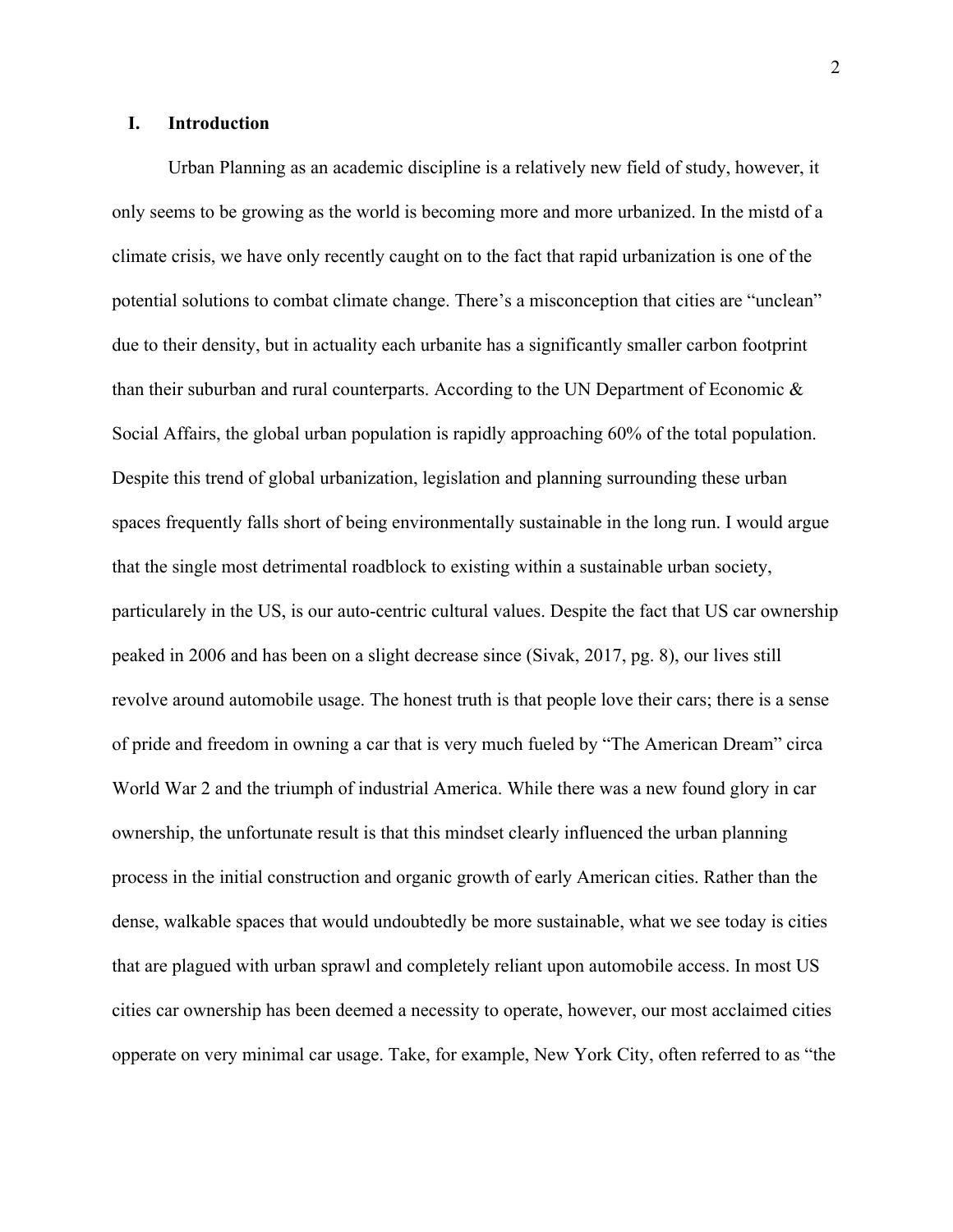capital of the world". As of 2016, roughly 45% of New York's households have access to a car compared to what is an almost 92% ownership rate on a national level (Maciag, 2017). This discrepancy isn't because people can't afford to own cars, it's primarily becuase you don't need to own a car to get around in the city. It's becoming clear that as our urban populations grow at a rapid rate, smaller cities will have to start modeling themselves after successful megacities such as New York. The urgency of this shift is frequently overlooked in politics, as the current political landscape tends to push a short-sighted agenda that might be economically and even environmentally beneficial in the short term, but will continue to push us towards a more automobile reliant future.

In this research paper I will be conducting an analysis of one of these "short-sighted" agendas; the I-5 Expansion Project in Portland, Oregon. The primary methodology for this analysis will be to conduct a literature review on the existing pool of academic scholarship about highway expansion, then apply what was learned to the specific I-5 project that is currently approaching its final phase of planning. I will also be conducting a literature review that focuses on the "cultural" effects of the expansion. Ultimately, I will be answering a simple question: Is it really a good idea to proceed with the plan that the Oregon Department of Transportation (ODOT) has laid out?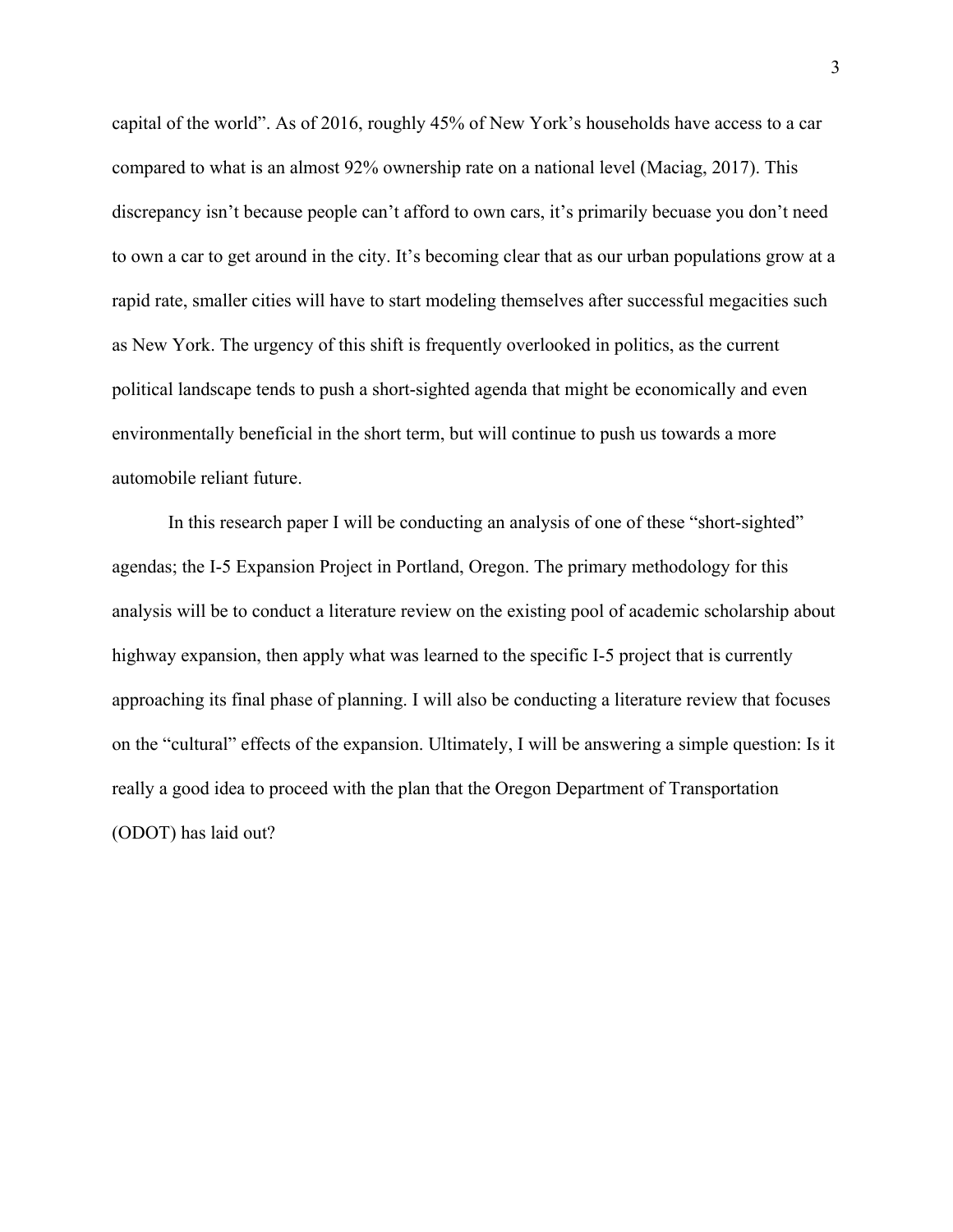#### <span id="page-5-0"></span>**II. ODOT I-5 Expansion Analysis**

Oregon's I-5 expansion is a particularly interesting case to look at because of Portland's "environmentally friendly" identity in which biking, hiking, public transit, and green spaces are very much part of the culture. This identity has placed Portland on various "greenest city" lists, it would seem counterintuitive to many for the city to follow through with the plan. The Oregon Department of Transportation's I-5 Expansion/Rose Quarter Improvement Project is intended to address concerns surrounding the I-5 bottleneck near the Moda Center, up into the inner Northeast Eliot neighborhood. While the project has been in the works for almost a decade now, it has only recently been released to the public as a fully realised plan. ODOT's official published plan as of February 2019 states that "the purpose of this project is to improve the safety and operations on I-5 between I-405 and I-84, of the Broadway/Weidler interchange, and on adjacent surface streets in the vicinity of the Broadway/Weidler interchange and to enhance multimodal facilities in the Project Area" (ODOT, 2019, *I-5 Rose Quarter Improvement Project* and supporting documents). The primary methods that ODOT will utilize as a means to this end include constructing additional Auxiliary lanes, redeveloping the space surrounding the highway, and constructing additional infrastructure including but not limited to bike paths and pedestrian crossings.

The construction of Auxiliary lanes refers to the addition of lanes that connect highway exits and entrances, with the intention of making it easier for cars to merge in and out of the highway and decreasing automobile accidents associated with this particular stretch of highway. The plan would also involve additional exit/entrance lanes for certain highway exits to ease the process of merging and exiting. According to ODOT's analysis, these additions should end up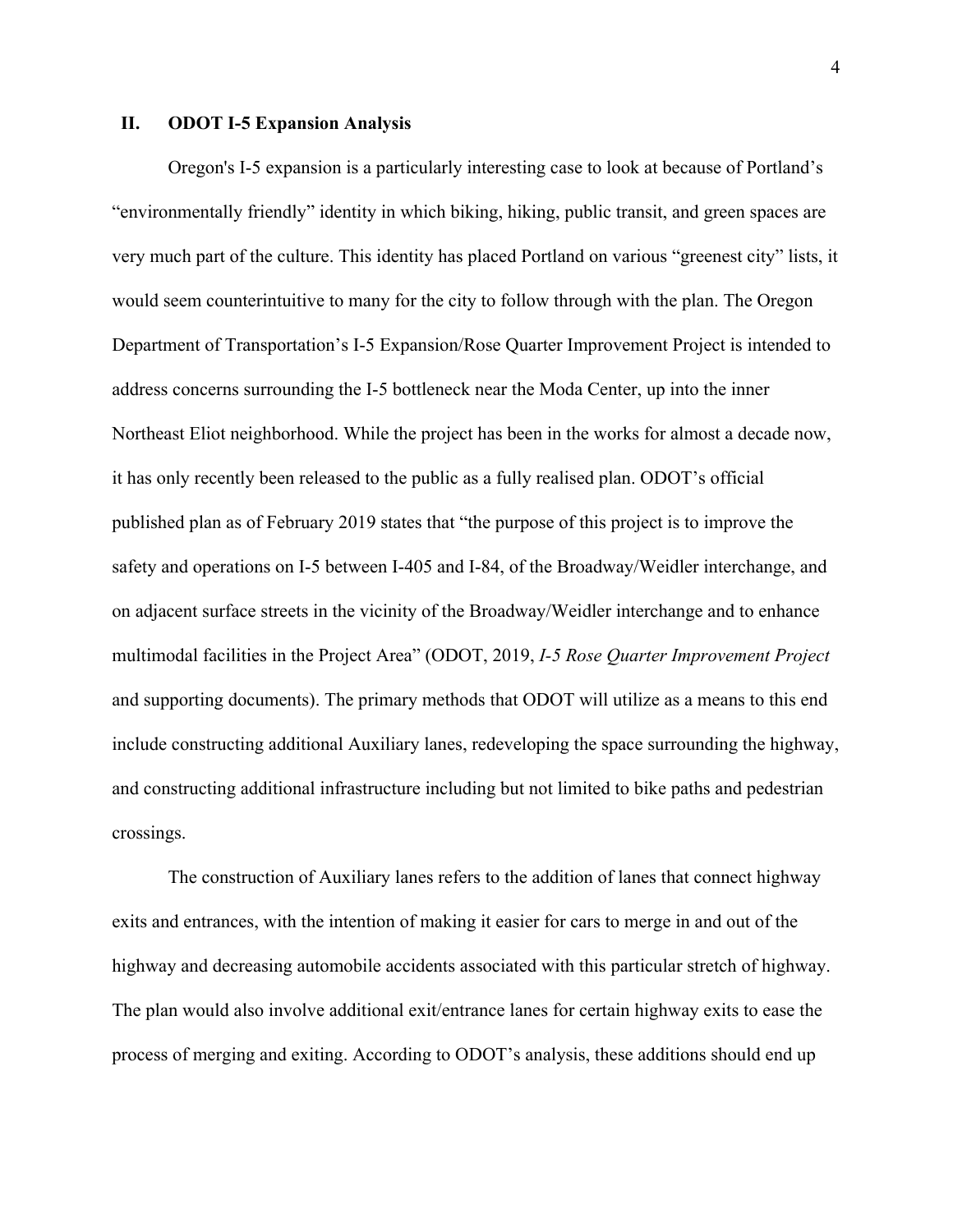widening the highway, which in turn would reduce stop and go traffic and decrease travel times as well as total carbon emissions.

The second aspect of the project involves redeveloping the area surrounding this stretch of highway in accordance with Portland's adopted Central City 2035 plan. The 2035 plan is essentially an ideological roadmap to a "prosperous, healthy, equitable, and resilient" (City of Portland, 2020, *2035 Comprehensive Plan* and supporting documents) Portland by the year 2035. The redevelopment of this area is intended to accomodate for a slightly larger highway, but also to encourage economic growth in an area that has historically suffered from archaic urban renewal practices of which I will expand on in the next section. ODOT cites "A diverse mix of commercial, cultural, entertainment, industrial, recreational, and residential uses, including affordable housing" as a part of the intended use for the space in question. Additionally, ODOT is planning to construct a bike/pedestrian bridge over I-5 on Clackamas street, as well as constructing a bike/pedestrian path on Williams Ave. between Weidler and Broadway.

ODOT's Plan was most certainly designed in good faith with intentions to solve issues regarding congestion. The scope of the project, however, has some less than favorable implications. While ODOT uses language like "auxiliary lanes" and "entrance/exit ramps", what the project is essentially doing is widening the highway in the specific congested areas. While it makes sense on paper, professional economists and urbanists generally agree that highway expansion has not been proven to decrease auto congestion. This is an opinion that will be expanded upon in section IV titled "The Fundamental Law of Congestion".

On top of congestion related issues, there are generally poor implications when it comes to redeveloping a neighborhood that has historically suffered the wrath of outdated urban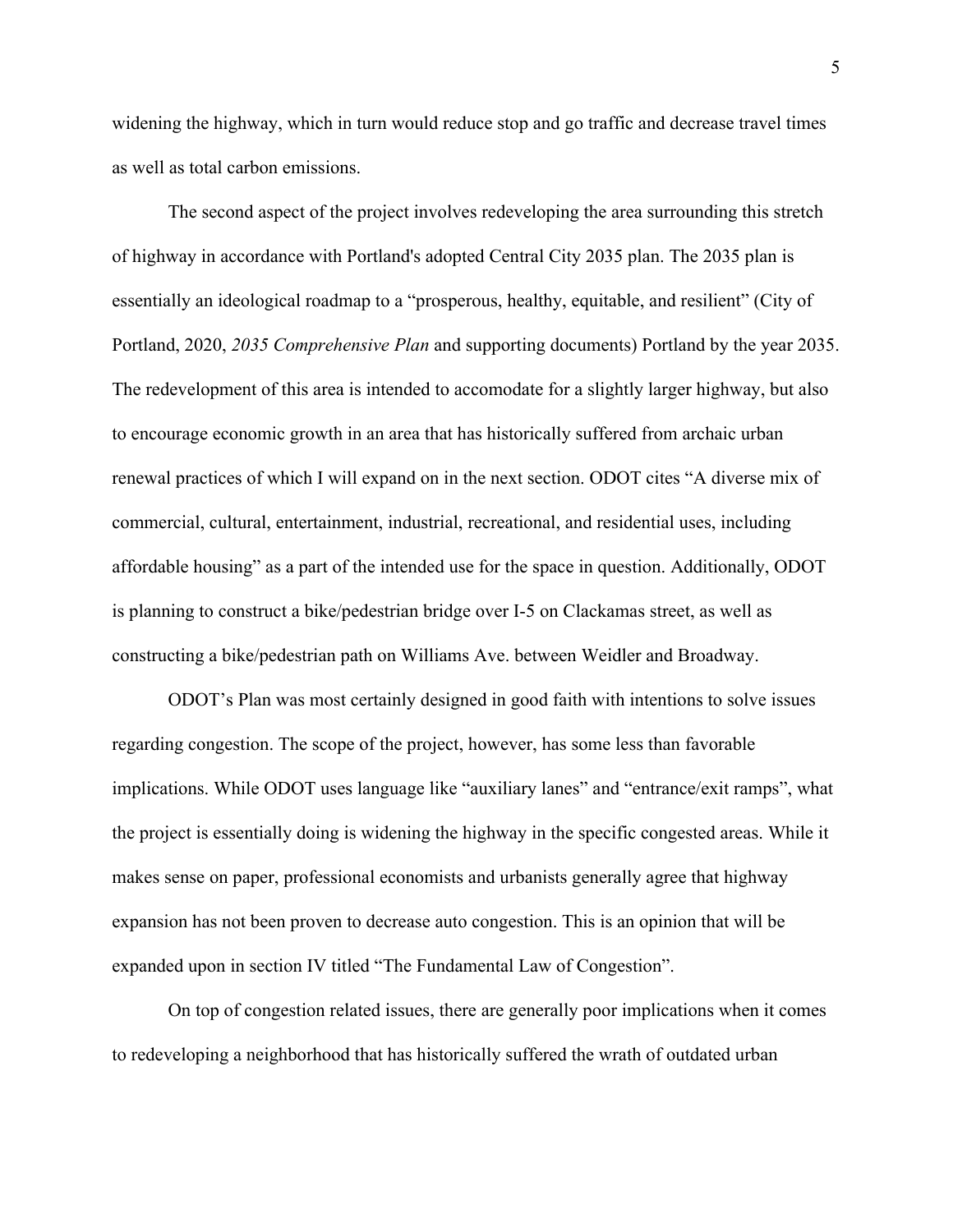renewal practices. Urban renewal is a process that frequently has good intentions, but through the natural process of "free" market competition, the results end up harming the communities in question. Quintessential urbanist Jane Jacobs sums up this process nicely; "A diversified mixture of uses at some place in the city becomes outstandingly popular and successful as a whole. Because of the location's success, which is invariably based on flourishing and magnetic diversity, ardent competition for space in this locality develops. It is taken up in what amounts to the economic equivalent of a fad. The winners in the competition for space will represent only a narrow segment of the many uses that together created success" (Jacobs, 1961, pg. 243). So while a "mixed use" space by itself sounds good on paper and even aligns itself with the ideal Jacobian neighborhood, what we see is the success of these spaces ultimately becomes their downfall. It's a story that has been told time and time again; Jacobs describes this process as the "self-destruction" of diversity. Contemporary discussion of this process frequently revolves around the concept of Gentrification; a term that was coined by Ruth Glass to describe the process of the "gentry" pushing out the working class in up and coming neighborhoods in London (Glass, 1964). While defining gentrification can be a difficult task due to its contextual importance, it is generally agreed upon that the process revolves around an influx of capital investment leading to a "social, economic, cultural, and physical transformation" (Brown-Saracino, 2010, pg. 14). The Eliot neighborhood is already suffering the effects of gentrification, so this leaves us with a concerning question; what exactly qualifies ODOT to take on this process of gentrification?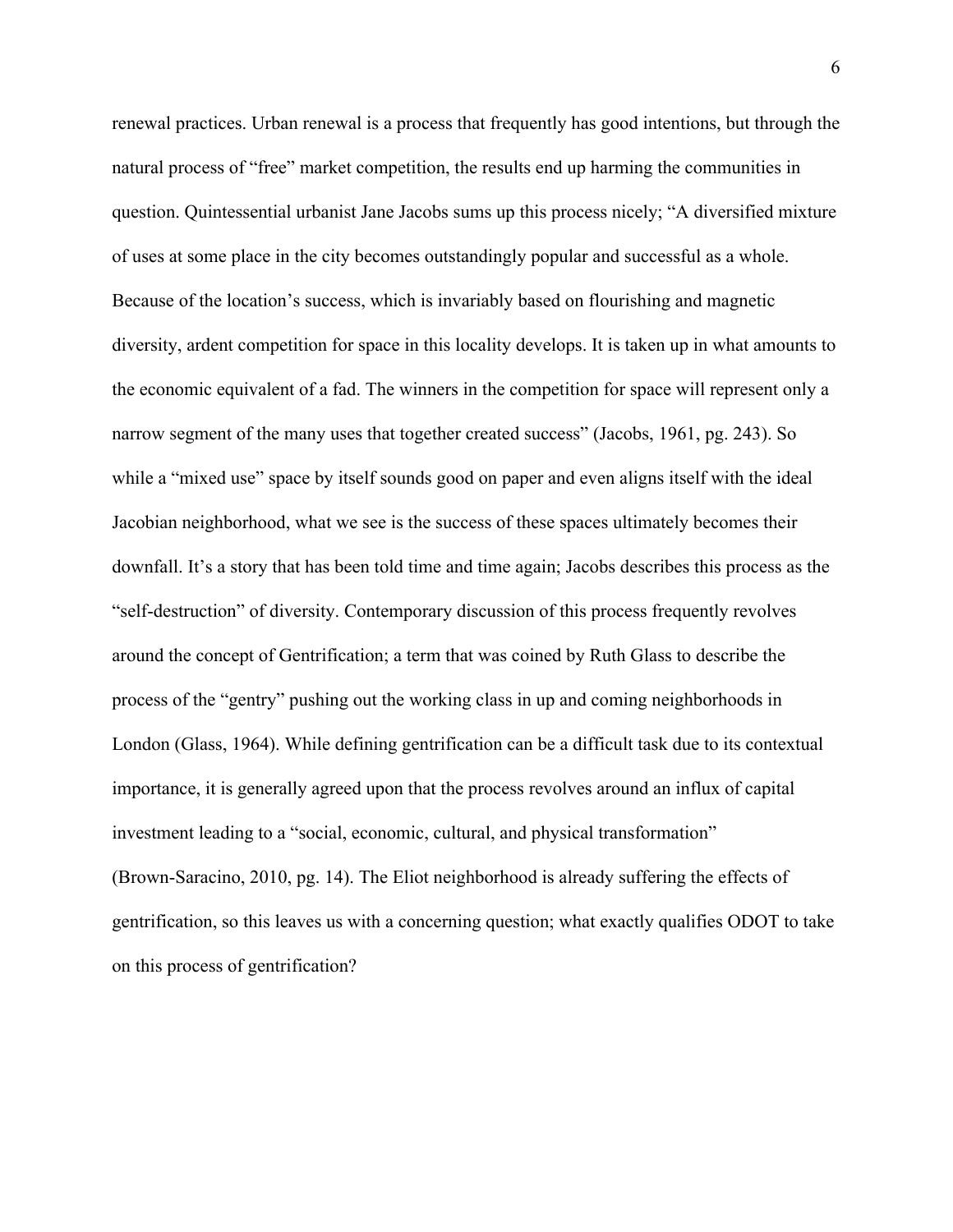#### <span id="page-8-0"></span>**III. Cultural Implications**

The area that is being proposed for redevelopment is the southernmost part of the Albina District, a collection of Neighborhoods in Portland that houses a majority of its African-American communities. As a result of the process of redlining which was most prevalent in Portland throughout the mid to late 1900's, the Albina district has become a home for ostracized African-Americans. Due to the fact that they were deemed "undesirable" by other communities, private banks refused home loans for people of color who were looking to purchase houses outside of certain areas, the result was essentially an urban spatial dynamic that looks suspiciously like neo-segregation.

Some of the earliest urban redevelopment projects that hit these predominantly black communities date all the way back to 1956, in which the Portland Development Commission (PDC) began clearing the area to make way for the construction of the Memorial Coliseum. This process involved demolishing 476 homes, the majority of which housed people of color, as well as a handful of black owned businesses. Just a few years after the Coliseum was finished the city began the construction of I-5, a project that would demolish another 125 buildings in the heart of Albina (Burke & Jeffries, 2016, pg. 43). Arguably a more devastating blow to the community, however, takes the form of a study published by the Portland Development Commission infamously known as the Central Albina Study of 1962. This study led to an amendment that gave the PDC the power to forcibly acquire land as long as it was for the sake of promoting industrial expansion and it followed the zoning standerds in the area. The document published by the PDC essentially serves as a justification for these urban renewal projects: "urban renewal, largely clearance, appears to be the only solution to, not only blight that presently exists in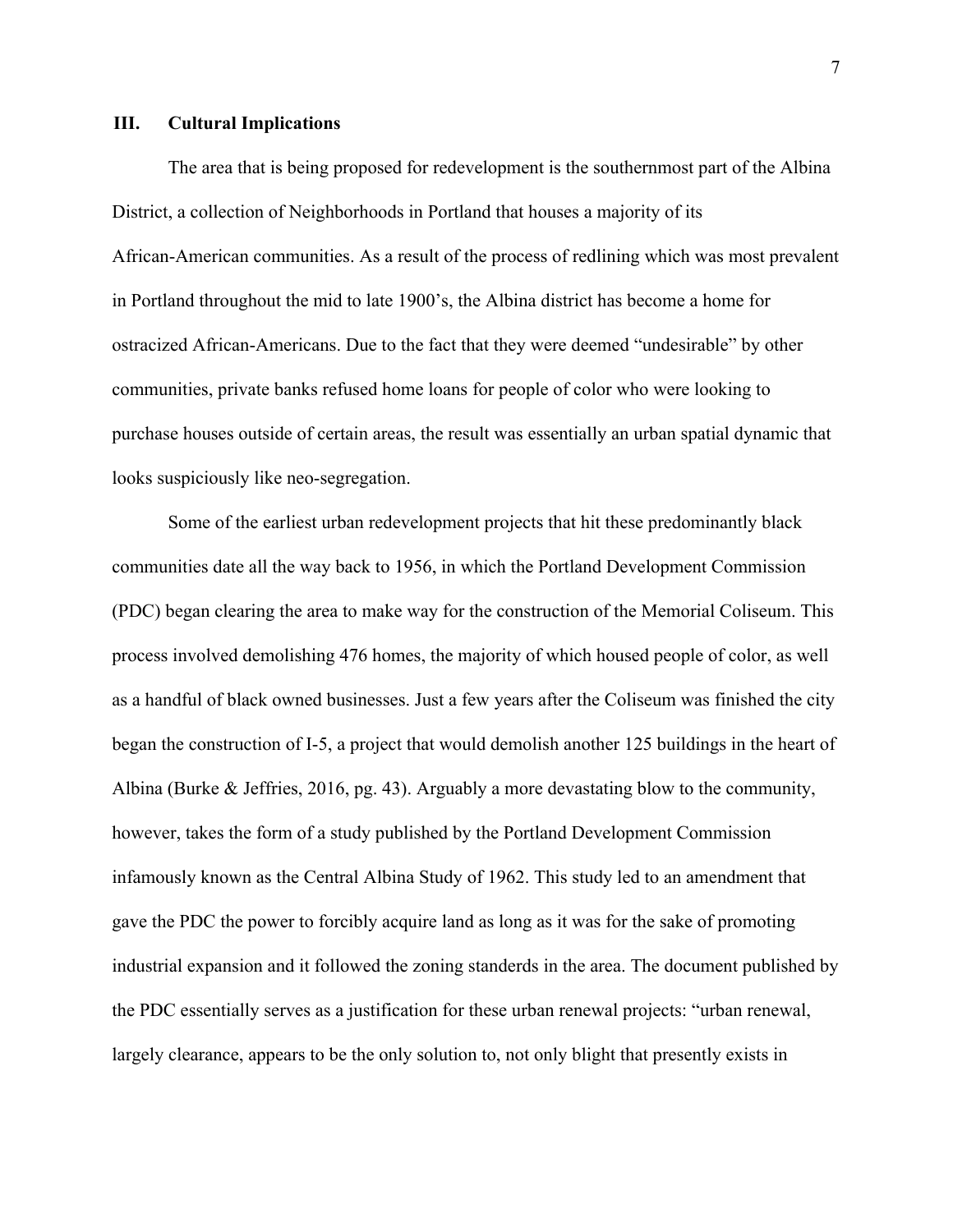central Albina, but also to avoid the spread of that blight to other surrounding areas" (History of Portland's African American Community, pg. 110). Words with extremely racialized connotation such as "blight" were commonplace in urban renewal projects, and it came hand in hand with a general disconnect between the planners and those who would be affected by the renewal. This top-down approach is nothing new, however, government agencies in charge of urban renewal frequently think that they know best and dismiss the intricacies and complications that exist within these communities.

This drive to eliminate blight from the inner Northeast continued into the early 70's in which we see the most damaging urban renewal project: the construction of the Emanuel Hospital. It was at this point that the PDC began to really receive some resistance from the African-American community, as the Emanuel Hospital urban renewal project became one of the primary points of contention for Portland's Black Panther movement (Burke & Jeffries, 2016, pg. 149). The Black Panthers fought to protect their home, but it was to no avail as the PDC had already invested too much into the project. Tides would change however, as the Community Planning Board (CPB) involved themselves in the discourse to help overcome this impasse and find a compromise for the PDC's project. The CPB was a governing body that was established to mediate between the City and the community residents, it was likely a direct result of issues surrounding the voices of people of color not being heard. For the first time, we see the emergence of bottom-up grassroots planning, and the overwhelming consensus amongst the community was anti-Emanuel Hospital. While the damage from the Emanuel Hospital expansion had already been done, this period of time showed important progress for the wellbeing of inner Northeast. The conflict between the Black Panthers and the PDC led to the CPB's formation of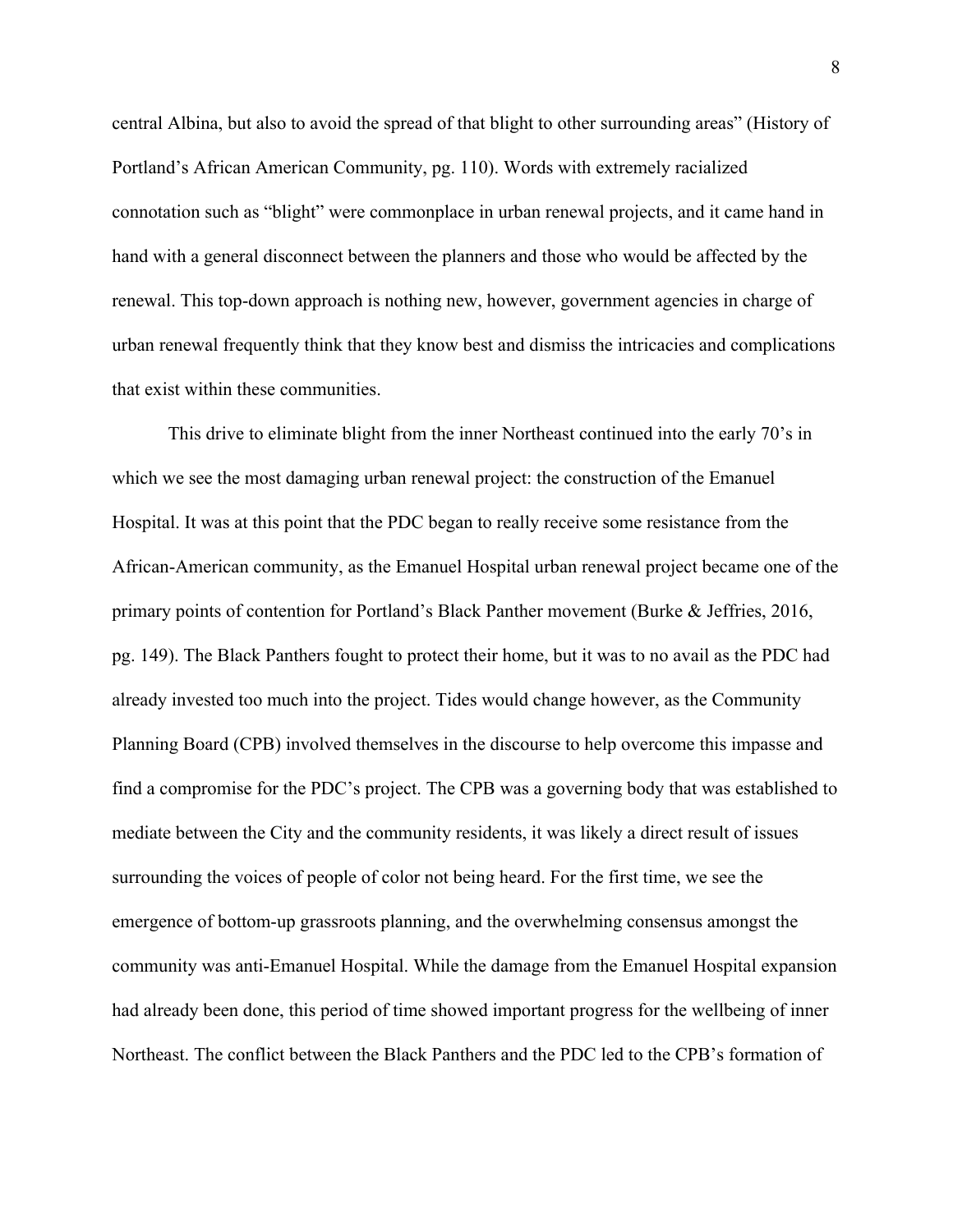the Neighborhood Development Plan which would work hand in hand with the citizens to perform neighborhood improvement projects in the years to come.

Understanding the history of this neighborhood begs the question; is it really a good idea to initiate another redevelopment project in this area? Times have changed and the purpose of the I-5 expansion project isn't necessarily to purge the area of "blight", in fact, it has a lot more to do with relieving auto-congestion. The implications are the same, as investing in new construction will involve destroying the old, a process which is all too familiar to the residents of the Eliot neighborhood. This time around, ODOT is actually reaching out to the community and holding public hearings that anyone can sign up for. The purpose of these meetings is to address the complicated history of the area and encourage economic development in a way that benefits the historically disadvantaged members of the community, particularly African-Americans. This is progress in the sense that, unlike the PDC, ODOT is actually reaching out to the community. The main issue is that urban planners have been trying to figure out how to encourage economic development without damaging the history of a space for decades now. Because of the complecations due to free market forces, there is not an easy solution to this. Is ODOT, a government agency in charge of transportation, really qualified to oversee such a construction process?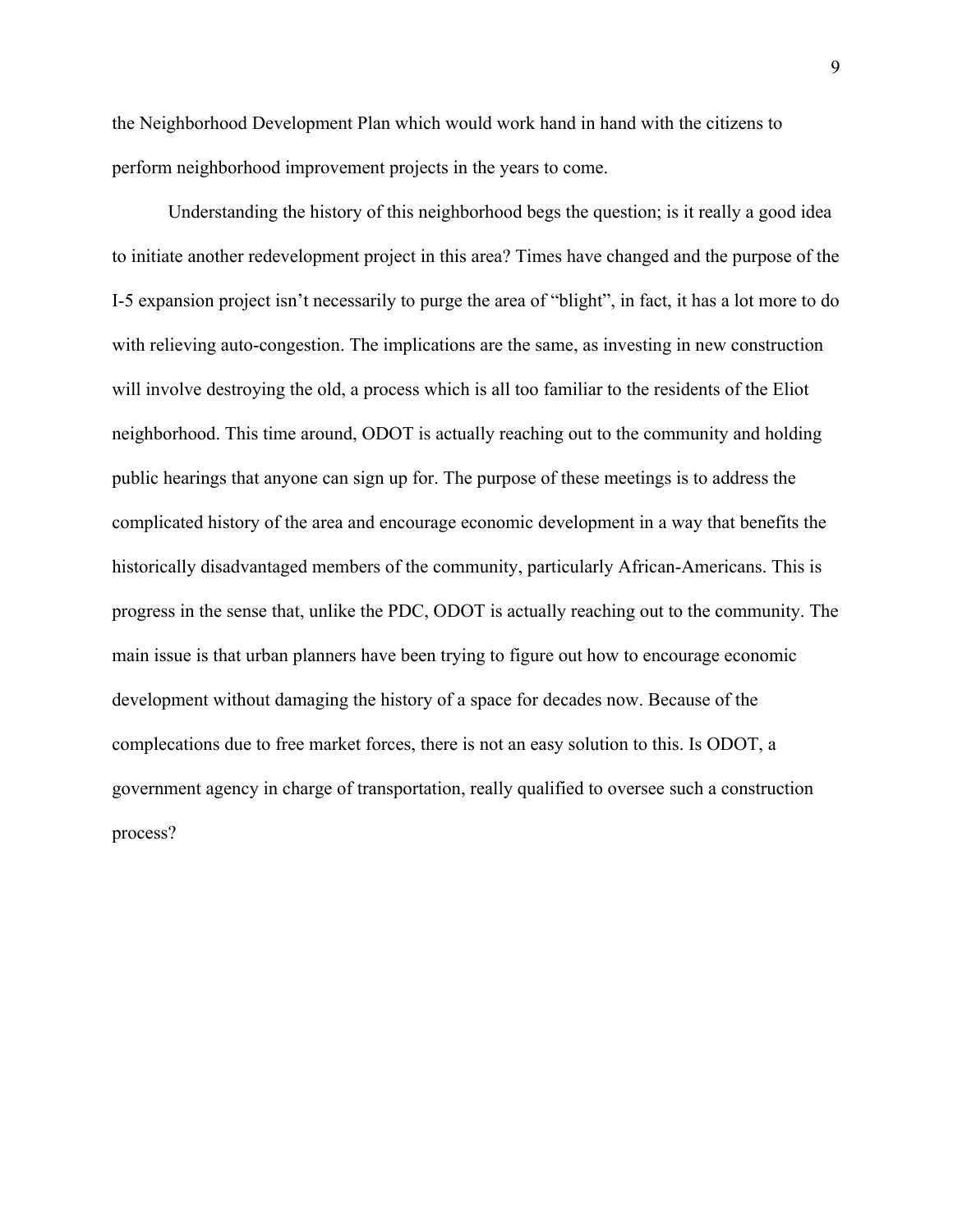### <span id="page-11-0"></span>**IV. The Fundamental Law of Congestion**

There is a fair amount of literature surrounding the topic of highway expansion and congestion relief. It's an issue that has become more pressing as we move towards becoming an increasingly urbanized civilization. One of the primary arguments against highway expansion revolves around the concept of "induced demand", a term that was originally coined in reference to economics. Induced demand, as it applies to traffic patterns, is the theory that expanded highways have an increased capacity and lead to lower travel times. These lower travel times, however, will eventually attract more drivers and the result is that congestion levels return to normal or potentially even see an increase. Like most infrastructure in our capitalistic society, roads can be seen as a commodity of sorts and the result is that traffic patterns follow basic economic patterns. Economist Robert Krol sums it up nicely: "A key principle in economics is that people respond to incentives. For example, when gasoline prices rise, people change their behavior and reduce their gasoline consumption. Some people purchase vehicles that get more miles per gallon. Some increase carpooling or switch to mass transit, even though these transportation options are less convenient" (Krol, 2019, pg. 1). According to this model, not only does highway expansion fail in relieving congestion, it also ultimately discourages the use of alternative forms of transportation. This process is almost cyclic in nature; increased urban population leads to increased highway congestion, administrators' gut instinct is to expand the highway which sees temporary results. Eventually, congestion levels stabilize and the process starts all over again.

The theory of induced demand makes sense on paper, but it is a null argument without concrete empirical evidence to support it. Thankfully, various studies have been conducted and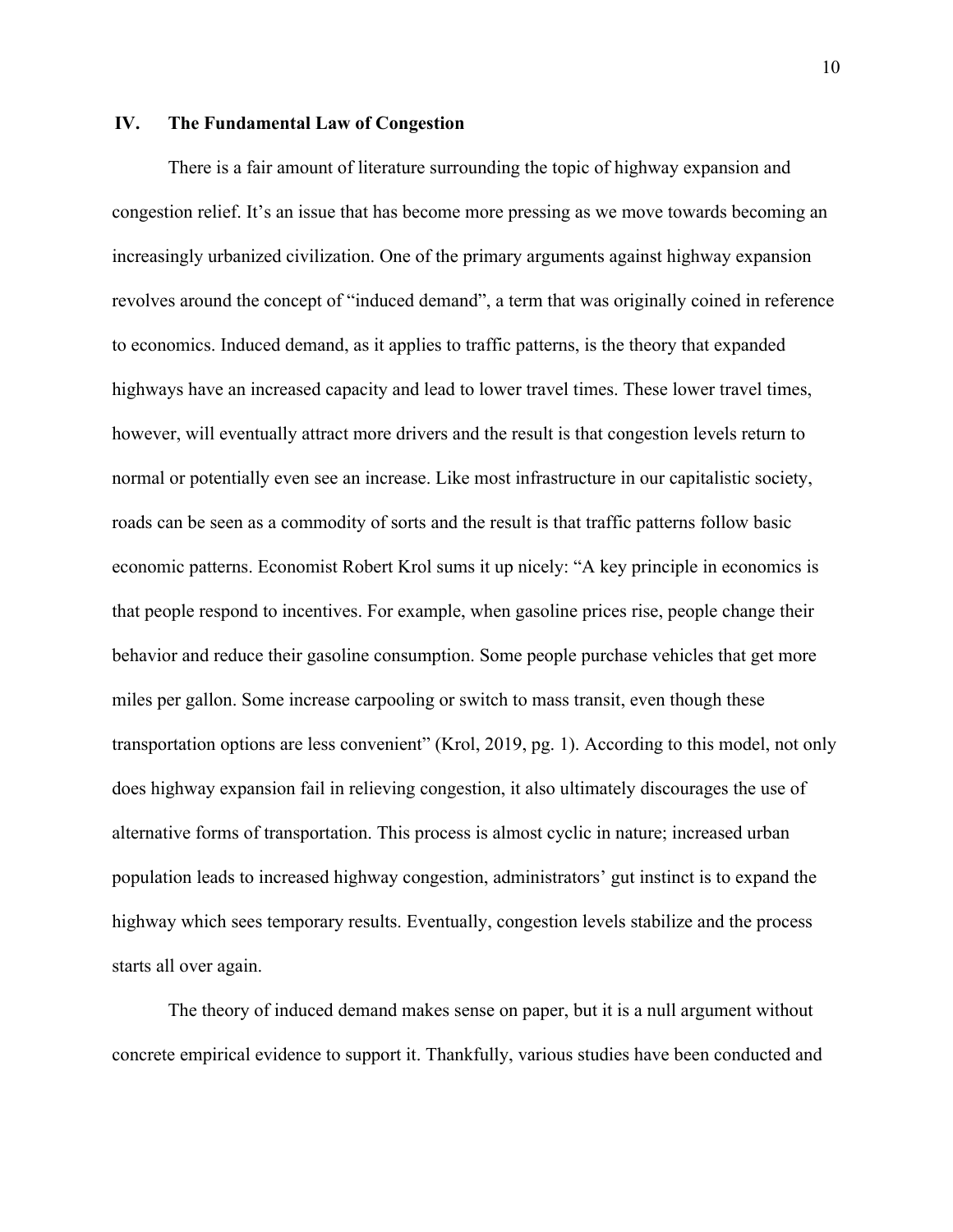published that look at how highway expansion has affected specific corridors. One of the studies I will be looking at takes place in Norway, and while it is not focused on highways specifically, it does look at urban road capacity. In their study *Effects of urban road capacity expansion – Experiences from two Norwegian cases*, Tennøy et. al. have looked into the topic of urban road capacity expansion as it relates to induced traffic in the cities of Ålesund and Norwegian capital Oslo. The results were as follows: "In both cases, we found a strong growth in population and jobs in the areas getting improved accessibility due to the road capacity expansions, and the relative growth was stronger in the outer parts of the areas investigated. Much of the new housing has been built as low-density detached housing, and in Follo, the share of new housing built this way and on new land increased with the distance to the main city" (Tennøy et. al., pg. 101). While not relating to congestion, this study has shown a clear relationship between road capacity expansions and urban sprawl, a process that is harmful for the density of an urban space. The study also concludes that "the road capacity expansion was a contributing cause for a more sprawled and car-dependent land-use development than what would otherwise have occurred, as well as longer commutes, in both the smaller and the larger city. This contributed to stronger traffic growth in the road corridors than would otherwise have occurred, and no or only short-term reductions in congestion levels in rush hours" (Tennøy et. al., 2019, pg. 102). Not only did the road expansion projects fail to reduce congestion in these corridors, on a larger scale they also contribute to greater issues of urban sprawl.

Additional evidence against highway expansion can be found in a study that was conducted in Japan using census data collected by Japan's Ministry of Land. Hsu and Zhang's The fundamental law of highway congestion revisited: Evidence from national expressways in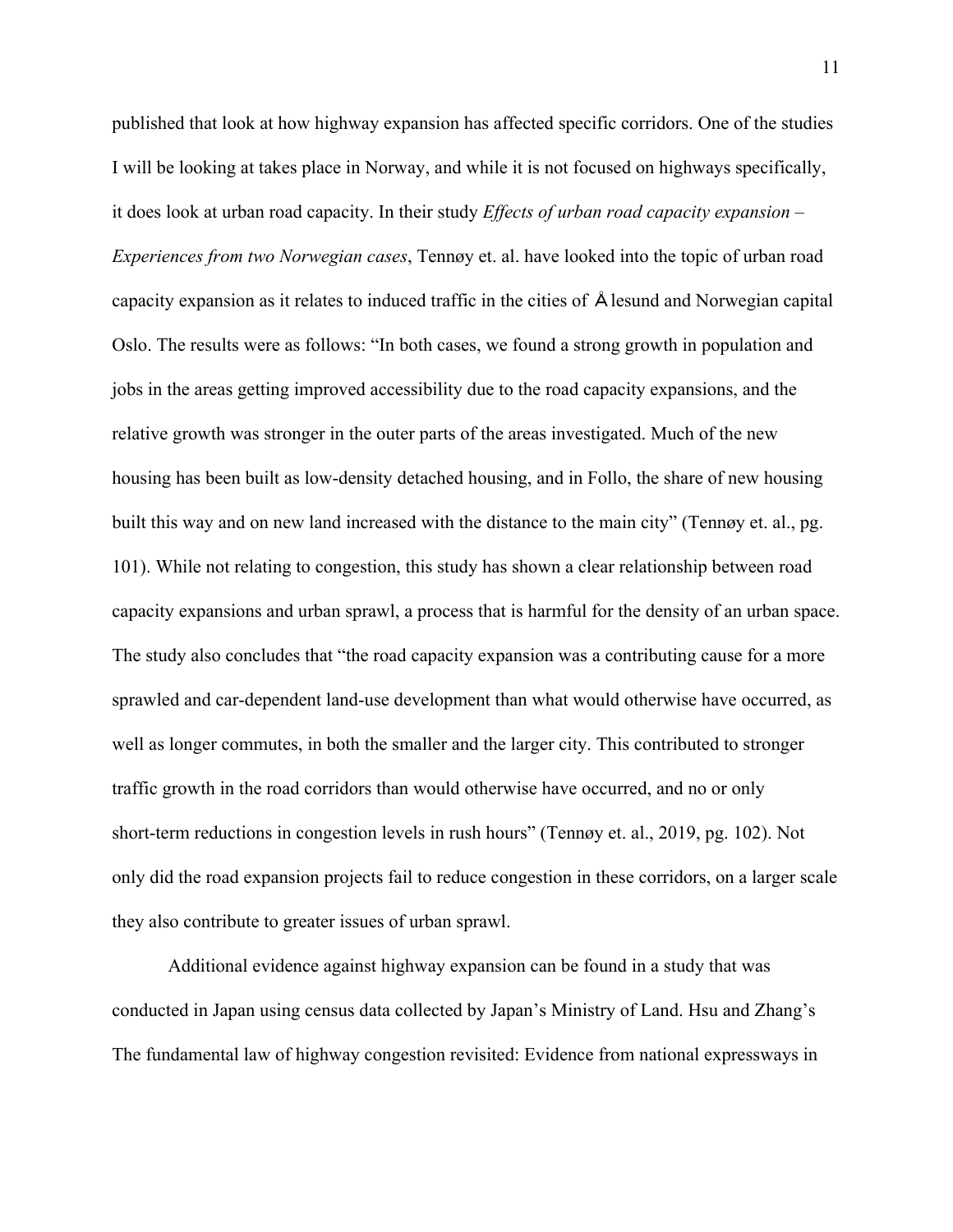Japan posits that "The fundamental law of highway congestion states that when congested, the travel speed on an expanded expressway reverts to its previous level before the capacity expansion" (Hsu & Zhang, 2014, pg. 1). The study looks at the relationship between road capacity and traffic levels, which is measured in Vehicle Kilometers Traveled or VKT. This relationship is known as the "elasticity" of the road. Krol describes the quantification of this relationship: "They estimate the percentage increase in vehicle miles traveled that results from a 1 percent increase in the lane miles on a particular highway or a defined geographic area, such as a city or state" (Krol, pg. 1-2). If the elasticity is 1 or greater, that means that the coefficient between the VKT and the road capacity is 1 or greater, meaning that if the road capacity increases so does the VKT at an equal or greater rate. In conclusion, if the elasticity of a specific road or area is equal to or greater than 1, then the fundamental law of highway congestion is true and the expanded highway will "revert" back to its normal level of congestion. Using the census data, Hsu and Zhang found that on average, the elasticity was above 1 and thus, in the context of Japan, the fundamental law of highway congestion is found to be true. It's important to acknowledge, however, that this does not necessarily mean that the fundamental law of congestion is true in every context. This study uses a model that assumes that all the roads in question are congested, an assumption that really only applies in areas in and surrounding urban spaces. Frequently highway expansion projects are targeted to relieve areas that suffer from bottlenecking and extreme cases of congestion, so in this sense this study is still extremely applicable.

Hsu and Zhang's study in Japan was conducted as part of a scholarly conversation with American Economists Duranton and Turner who conducted a similar study that takes data from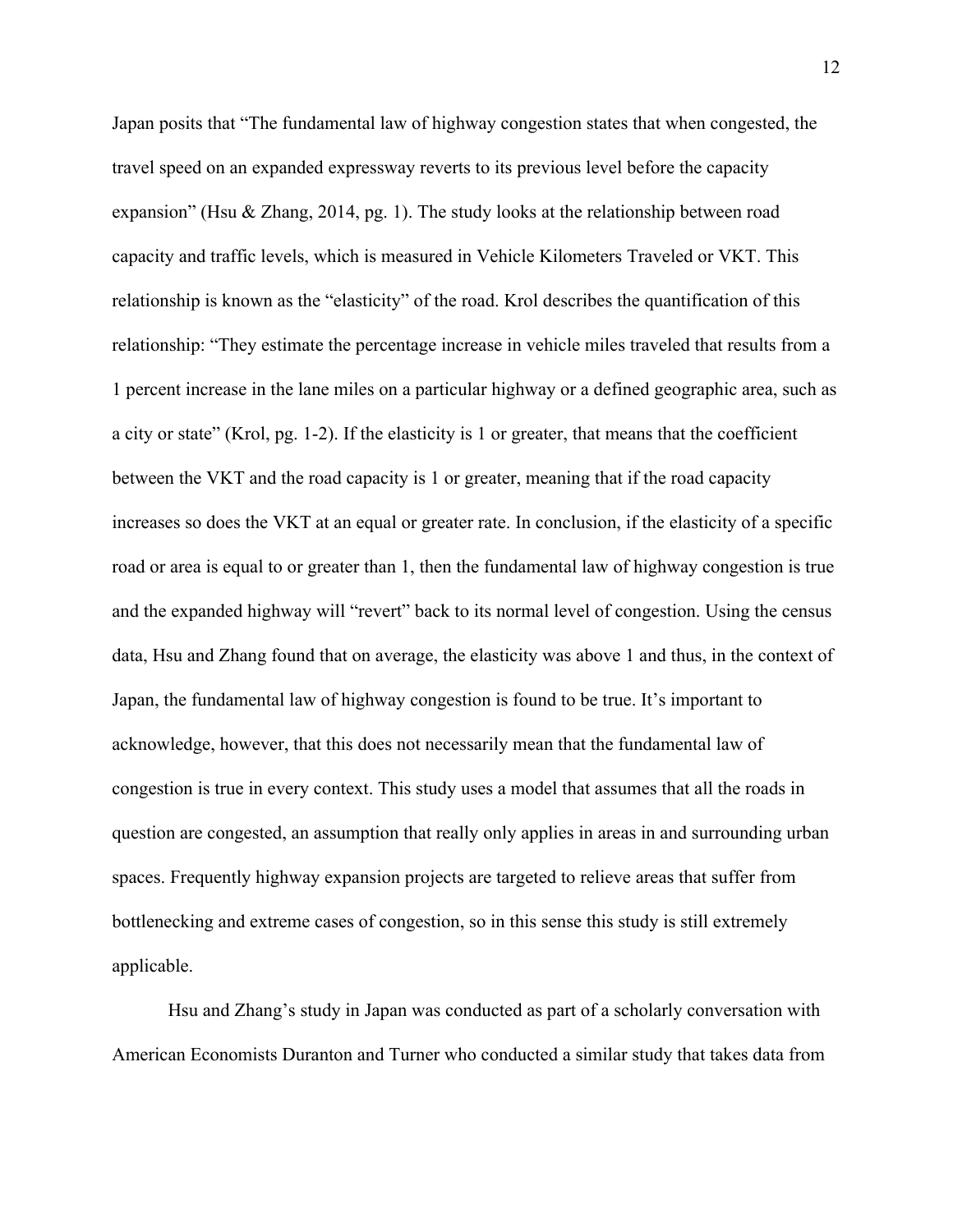US cities. This study is integral to the "fundamental law of highway congestion", according to Krol, due to the length of the study, the utilization of a strictly urban context, and the accommodations made to account for variables that might have affected previous studies. The study was conducted using data collected from 228 urban interstates by the US Highway Performance Monitoring System in the years 1983, 1993, and 2003. This time frame is important because one of the major critiques of the methodology behind these highway congestion studies is that they only look at the relatively immediate results of road expansion, and they don't accommodate for the complexity of the dynamics at play (Cervero, 2003, pg. 159). By looking at a 20 year time span Duranton and Turner have at least partially overcome this obstacle, lending their results to the bigger picture. The results of this study were similar to that of Hsu and Zhang, however they found that the average elasticity was around 1, and any deviation was not significant enough to jeopardize the results. This means that in the 228 interstates in question, the coefficient between VKT and road capacity was roughly 1, implying that over time any relief that an expansion provided would ultimately result in a relapse and congestion would continue as normal. Additionally, this study finds that the fundamental law of congestion doesn't exclusively apply to expressways, a similar elasticity was found for other non-expressway major roads in the Metropolitan Statistical Areas that were observed in the study (Duranton & Turner, 2011, pg. 2645).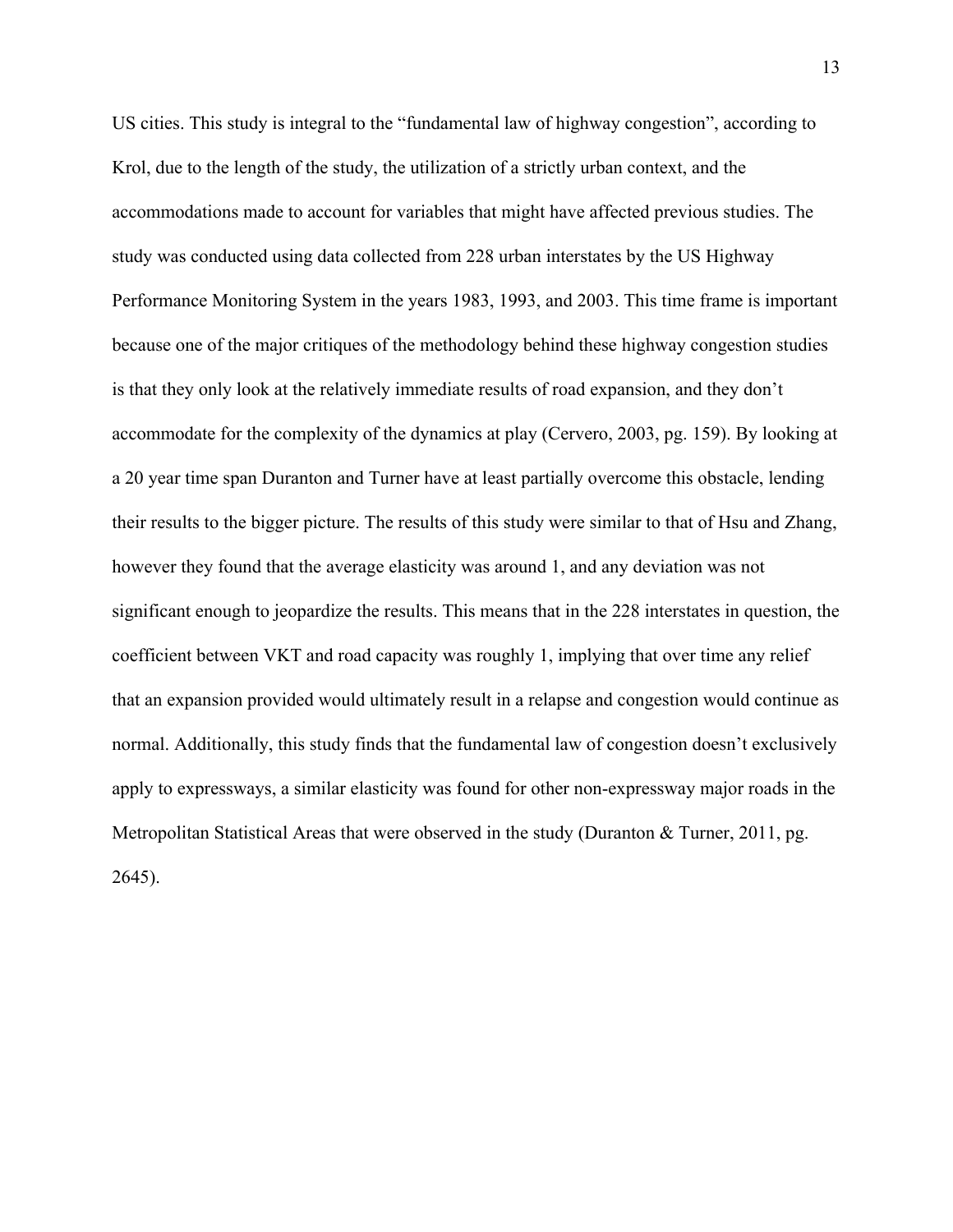# <span id="page-15-0"></span>**V. Lane Tolling**

One of the main alternatives to highway expansion that scholarship frequently references is that of lane tolling. Rather than managing congestion by expanding highways and increasing their capacity, cities can find ways to incentivise people to use alternative forms of transportation, or maybe not use transportation at all. Toll managing or "congestion pricing" is becoming more popular as a technique employed to ease highway congestion. The philosophy is quite simple, it would involve replacing the current High Occupancy Vehicle (HOV) lanes that many states employ with High Occupancy Toll (HOT) lanes (Schwimmer et. al., 2019, pg. 1). HOT lanes would operate similarly in the sense that they can only be used by High Occupancy Vehicles, however, these vehicles would receive a toll discount or exemption. Unfortunately, previous ventures have utilized these tolls to fund additional high expansion projects, a concept that seems counter-intuitive knowing the results from previous studies. The results are still promising and the money raised by congestion pricing has potential to go towards other projects such as alternative transportation. In their study *Toll-managed lane pioneers: Lessons from five US states*, Schwimmer et. al. look at case studies from 5 different states: Texas, Florida, Minnesota, Colorado, and California. In 1998, the Texas Department of Transportation introduced the QuickRide program which was a simple \$2 charge for single occupancy vehicles to use the HOT lanes. This point onward HOT lanes started to become common use in Texas, and they were even used to address congestion issues relating to their massive 10 lane freeway. Minnesota began adopting HOT lanes shortly after Texas, with their first HOT lane opening on I-394 in 2005. Florida caught on to congestion tolling a little bit later, with the Florida Department of Transportation introducing its first tolled lane on I-95 in 2008. Colorado ended up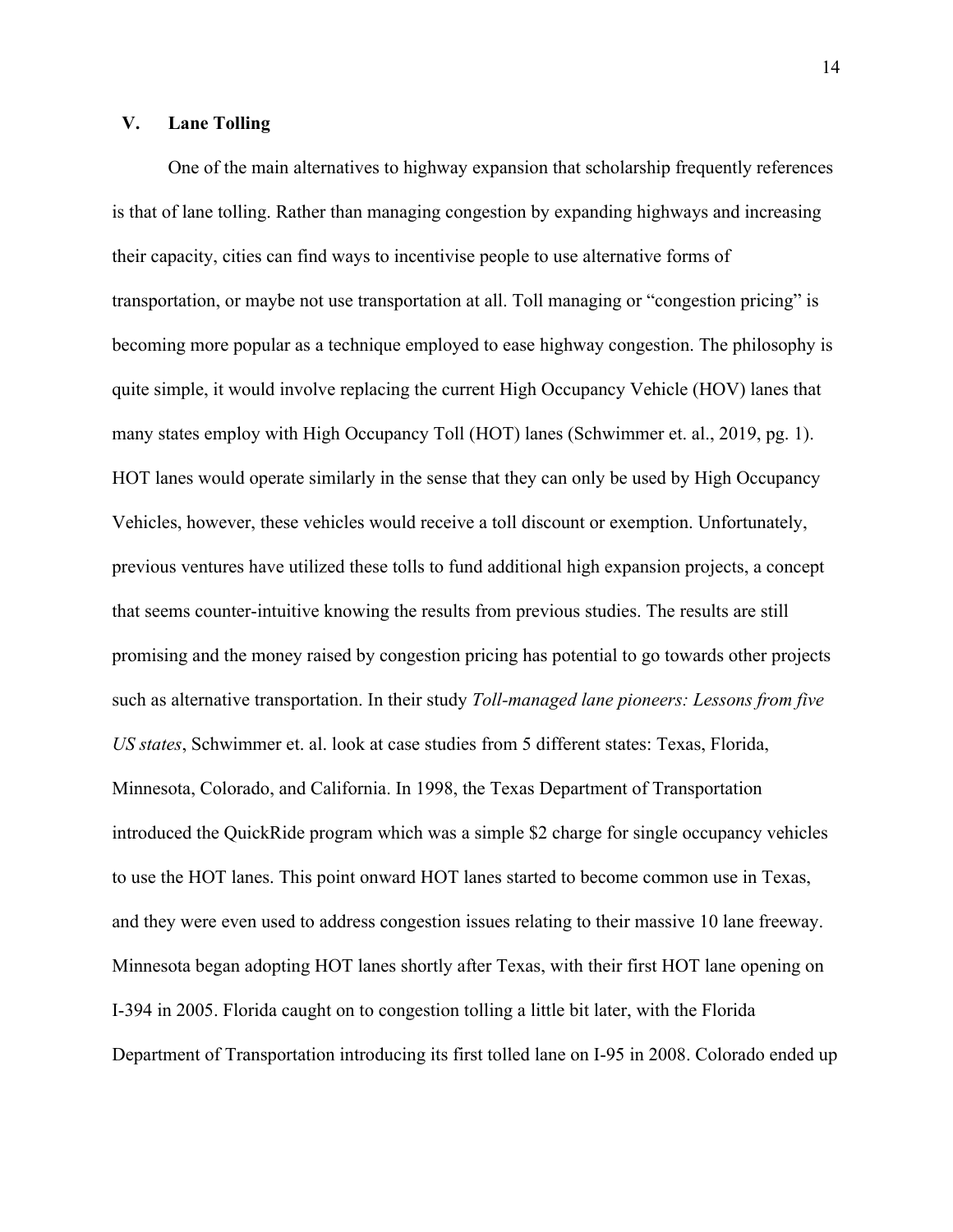adopting congestion tolling out of necessity, as their highway funding was being exhausted and local legislation was generally against increasing gas taxes, the primary form of transportation funding. California has the most HOT lane coverage out of all these states, with a cumulative 200 miles in metropolitan areas alone. All these states are similar in the sense that they all experienced a sharp increase in population in the years that these projects were happening, and were generally under budgeted to accomodate for that many people.

These "pioneers" of lane tolling have been generally received as a success, yet the technique of congestion pricing has yet to be implemented to solve Portland's congestion crisis on the stretch of I-5 in question. ODOT has already been encouraged to utilize lane tolling as a means to reduce congestion in other areas. Oregon passed a bill in 2017 called "Keep Oregon Moving" which funneled hundreds of millions of dollars into congestion relief, particularly through Portland. Lane tolling was actually one of the objectives of this bill; "The Legislature also directed the Oregon Transportation Commission (OTC) to pursue and implement tolls on I-5 and I-205 in the Portland Metro region to help manage traffic congestion" (Oregon.gov, 2017). It's clear that ODOT and its parent agency OTC are aware of the positive effects lane tolling can have on relieving automobile congestion. Ironically, the Oregon.gov website actually describes the benefits of congestion pricing quite succinctly: "Fees to use a road or bridge can vary based on time of day and can be a strategy to shift demand to less congested times of day. A higher fee is charged during peak periods, such as morning or evening 'rush' hour and a lower or no fee when there is little traffic. The idea is to provide an incentive for those with flexibility to avoid the busiest time of day" (Oregon.gov, 2017). ODOT even acknowledges that lane tolling is a legitimate tactic to reduce congestion during peak hours, after all, a 2018 Feasibility Analysis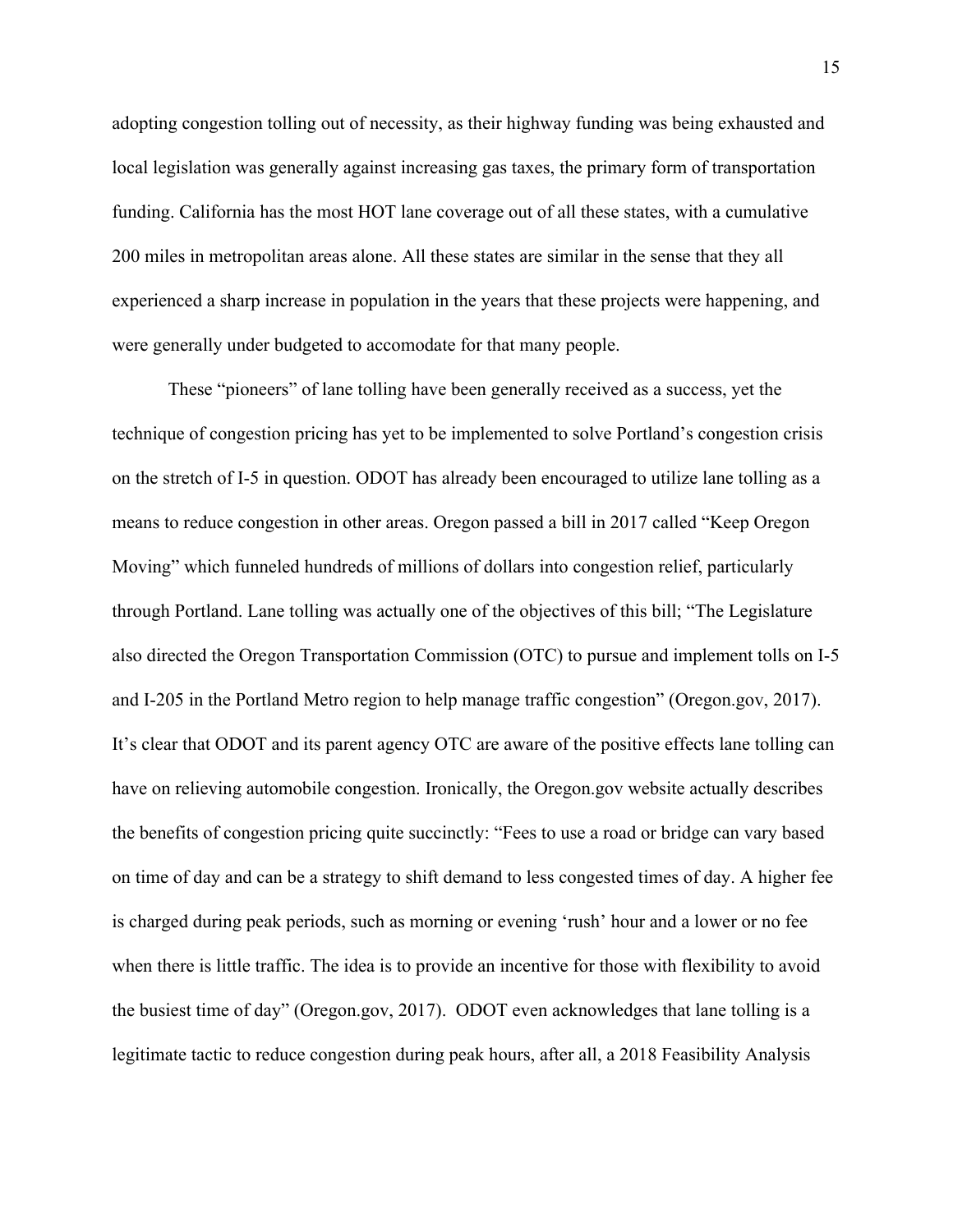concludes that tolls could help reduce congestion. Despite this documentation, there is yet to be a fully realized tolling system implemented in Oregon short of various tolling booths on certain bridges. ODOT claims that the planning process for this tolling system is to begin in 2020, however here we are nearly halfway into the year with no news relating to it. ODOT appears to be prioritizing highway expansion, a technique that has been all but debunked by experts, instead of its more cost effective alternative of congestion pricing. Granted, there are some hoops to jump through to achieve a comprehensive lane tolling program in the Portland Metro Area, but these hoops should take priority over any sort of highway expansion project.

Tolling can more or less be seen as a carbon tax that charges people for using specific stretches of the highway during peak hours. One of the primary criticisms of lane tolling is that, much like any tax, it's possible it could adversely affect low-income commuters who have no other option than to use that stretch of highway during those hours. This shouldn't be an issue because, theoretically, lane tolling should reduce traffic enough that commutes become shorter, and by extension, cheaper. As ODOT's own official I-5 Improvent document supports this notion, stating that reduced stop-and-go traffic means less gas and time spent for commuters. Hypothetically, even if lane tolling does dyspreportionately impact low-income commutors, there are plenty of easily implemented techniques that could make up for the taxed individuals. One such technique has been implimented by Vancouver B.C.'s government to make sure low-income residents aren't adversely affected by their "across the board" carbon tax passed in 2008 (Pembina Institute, 2014). The technique employed was a simple tax credit system in which some of the money raised by the tax was allocated to low income residents in the form of credit. By providing low income commuters with credits raised by the tolling fees, the city of Portland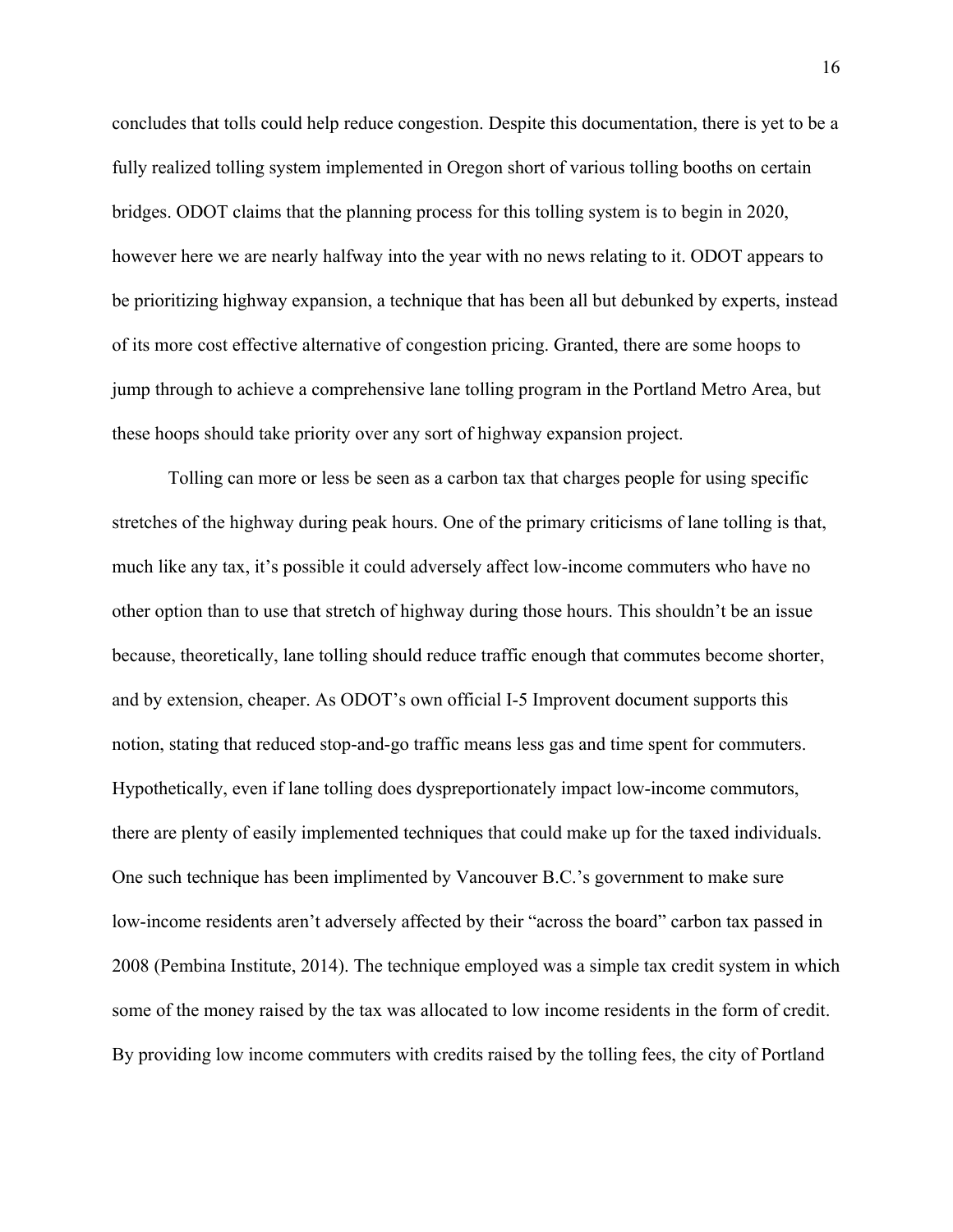could effectively make sure that those who can't afford to pay the tolls don't have to, or at least receive some sort of reimbursement.

#### <span id="page-18-0"></span>**VI. Public Reception**

Unsurprisingly, public reception of ODOT's I-5 Expansion plan has been overwhelmingly negative. ODOT has received flack from mainstream media outlets such as the Willamette Week and Oregonian, as well as receiving a lot of criticism from environmental activists and local politicians. Headlines sounded promising early in 2019, with The Oregonian publishing an article titled "Rose Quarter freeway project would reduce travel times and greenhouse gases, report says, reflecting the official environmental impact that ODOT planners predicted" (Theen, 2019). Later in the year, however, The Oregonian turned it around and published an article titled Rose Quarter project is one of the nation's biggest highway boondoggles, environmental watchdogs say. This article is more accurate in the sense that it reflects the popular opinion at this point in time, with ODOT receiving more pushback in commission meetings for being woefully shortsighted and ignorant of previous highway expansion projects.

Despite public outcry from experts, activists, and nonprofits, the plan is moving forward and receiving mixed support from local politicians. Commissioner Chloe Eudaly, for one, is hesitant but not completely against the expansion project; in March of 2019, at the monthly Oregon Transportation Commission (OTC) Eudaly stated "I don't necessarily think fixing this poorly designed exchange on I-5 is a terrible idea. We're not adding capacity at either end of it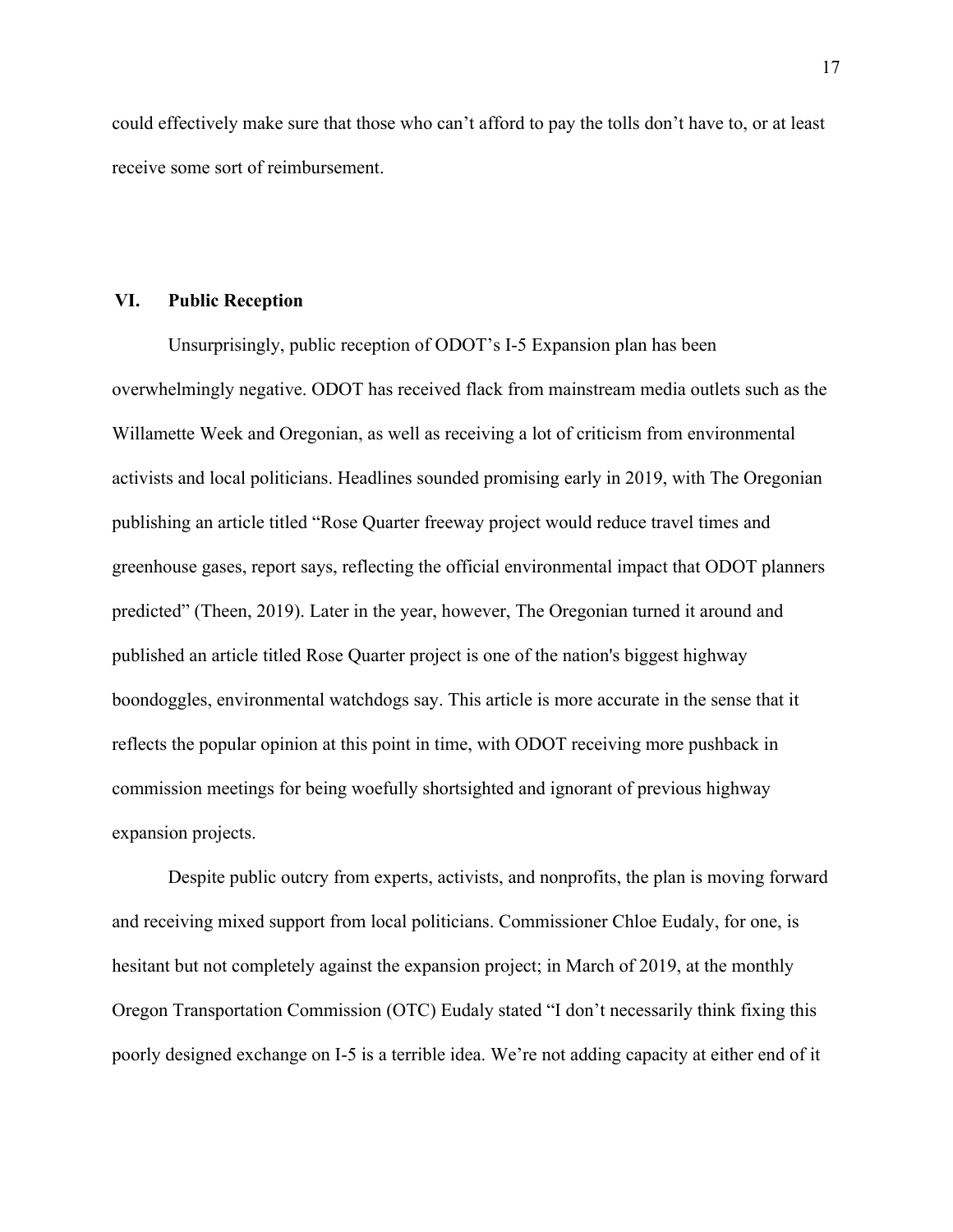we're trying to clear up a bottleneck" (Theen, 2019). She follows this up with a settlement, arguing that "we can come up with something better" as a community.

Public hearings haven't been for naught, while the project hasn't been halted, it has been delayed significantly in order to reassess its potential environmental impact. Mayor Ted Wheeler, Metro Council President Lynn Peterson, and Multnomah County Commissioner Jessica Vega Pederson all signed a letter sent to the OTC members that called for a more in depth environmental impact assessment (Stenvick, 2019). More recently, Oregon Governor Kate Brown has also expressed her concerns regarding the tentative highway plans and has sent a plea to the OTC to delay the project. Since the OTC's public deliberation in spring, the projected cost of the expansion has skyrocketed from an initial \$450 million to an estimated \$795 million (Monahan, 2019), and even that number only seems to be increasing.

ODOT's I-5 expansion plan is not only receiving criticism from local experts; transportation planner Buff Brown of reputable Streetsblog USA has contributed his two cents in his article Portland's Costly Highway Mistake. Brown takes an unfaltering stance that "The city should reverse course and cancel the expansion of Interstate 5" (Brown, 2019), citing increased VKT and greenhouse gasses, social inequity, and less biking/walking as his rational. It is disheartening, states Brown, because Portland is supposed to be a beacon of "environmentalism, urban planning, public transportation, public involvement, and progressive politicians" (Brown, 2019), however ODOT continues down these trends that completely disregard these ideologies.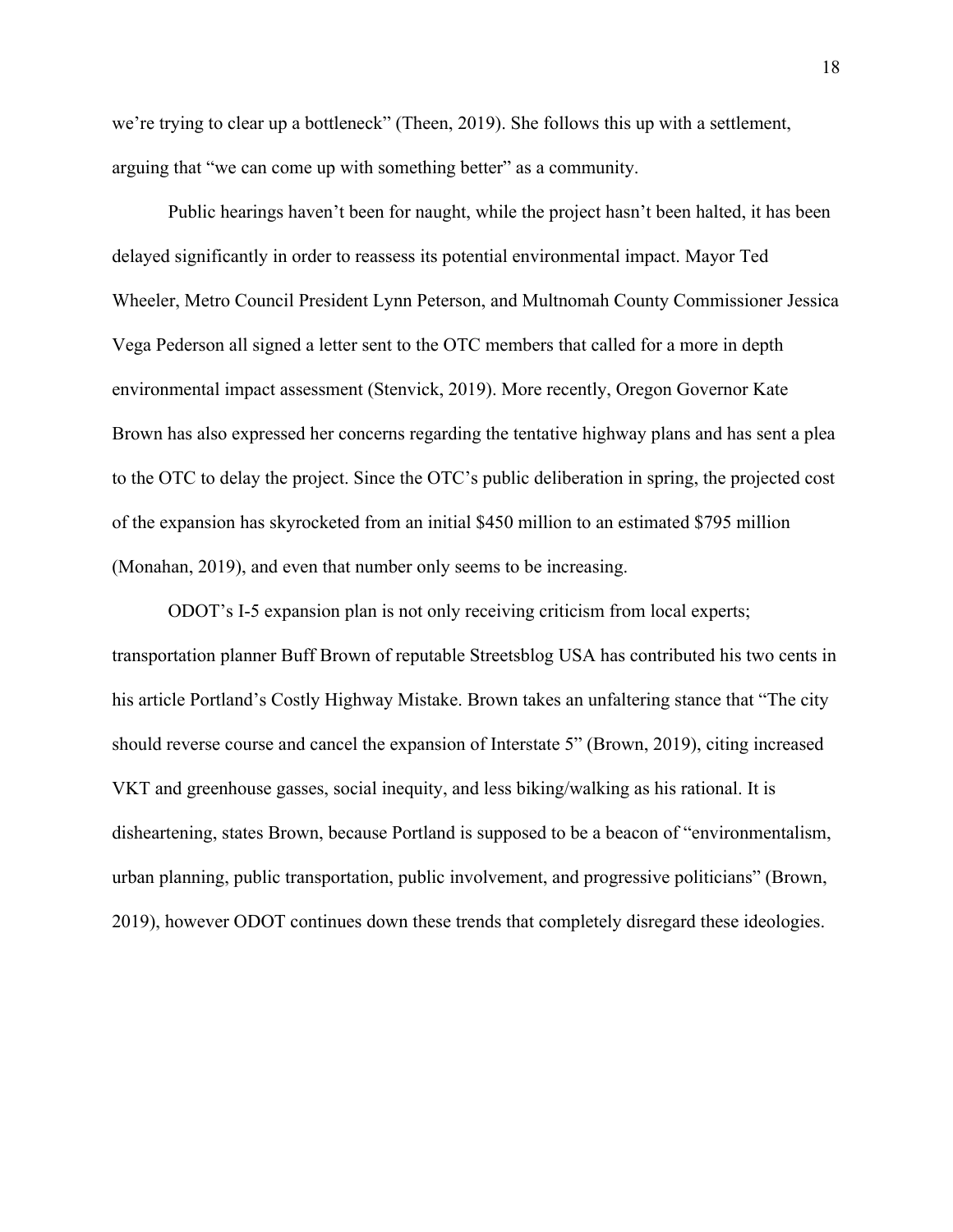#### <span id="page-20-0"></span>**VII. Conclusion**

The importance of this issue of archaic transportation planning should not be overlooked. It may seem like this is just one case example, but the truth is that this style of congestion control is ubiquitous here in the US aswell as in other countries. ODOT's ideologies surrounding highway expansion perfectly highlight the shortsighted nature of transportation policies and why they can be potentially harmful for our goal of attaining a more sustainable urban environment. As we can see from the various peer reviewed academic studies conducted examining the concept of "induced demand", stretches of highway that are expanded return to similar levels of congestion shortly after the initial relief. Even if ODOT hits all of its projected results and the project successfully lowers carbon emissions and reduces congestion, the hundreds of millions of state dollars that are being pumped into the project could be better used elsewhere. This line of thinking only fuels our auto-centric values and instills the necessity of car ownership for years to come, a concept that we may have to abandon in order to progress as a civilization. Climate change can primarily be attributed to our current "petropolis" model, that is, a "city that emerged from the Industrial Revolution, with all its key functions enabled by daily injections of coal, oil and gas"(Girardet, 2014, pg. 26). It's becoming increasingly apparent that this is a model we have to move away from to address climate change, however, it is easier said than done when the very geography of our city is rooted in automobile usage. General awareness surrounding climate change is at an all time high; we are finally at a point where it is being discussed on a federal and global level through bills such as the Green New Deal. "Regenerative Development" expert Herbert Girardet would probably argue that it is not enough; "In an urbanising world, the planning of new cities, as well as the retrofit of existing ones, needs to undergo a profound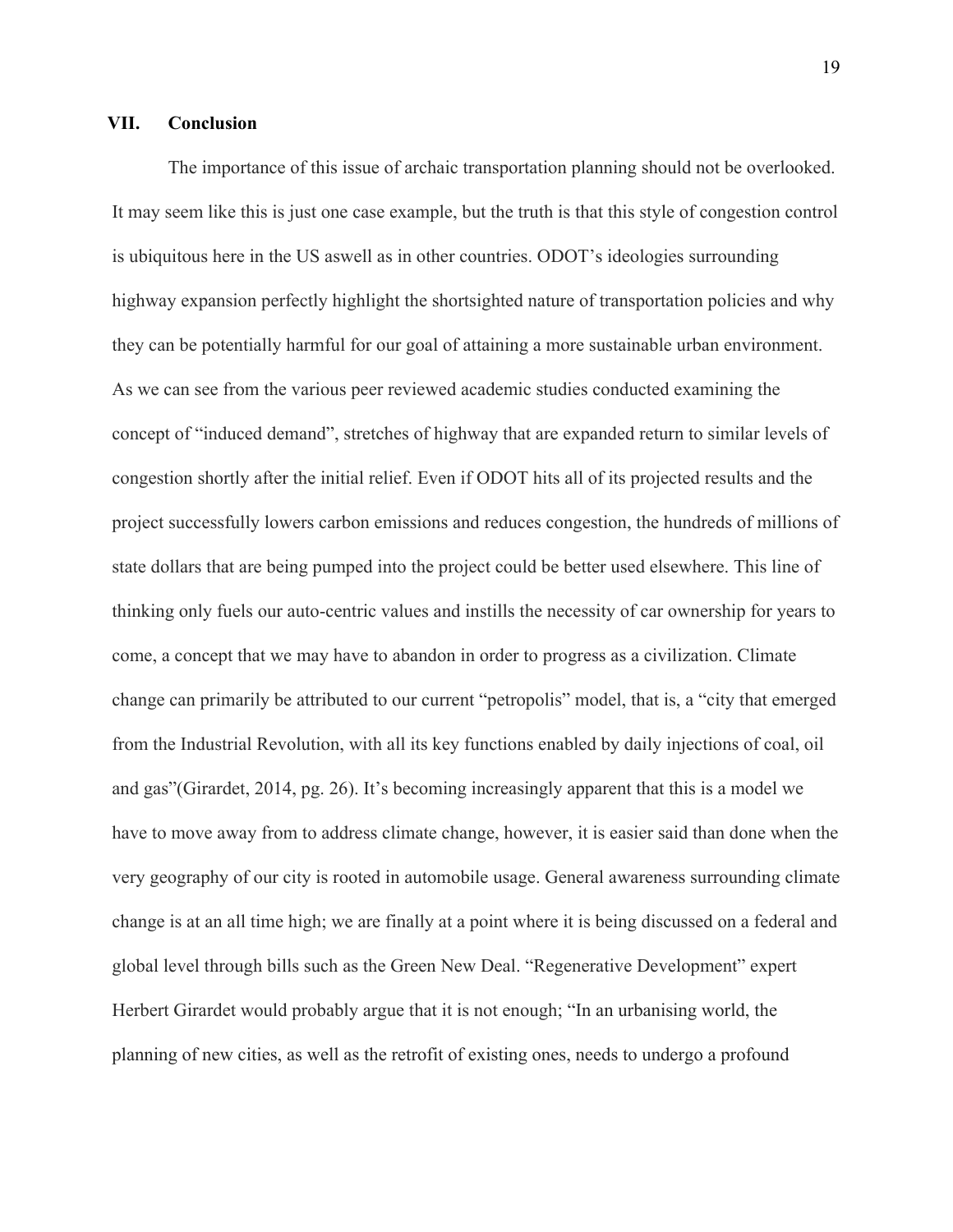paradigm shift" (Girardet, 2014, pg. 8). This paradigm shift might have to be something as "profound" as moving away from cars all together, as crazy as it may seem now.

To play devil's advocate, the problems that ODOT's plan is attempting to solve are real issues. It's true that the mile stretch of I-5 has congestion issues, particularly during rush hour. It's also true that commuting through this area has even become messy for pedestrians, public transit users, and bicyclists. The fact of the matter is, however, that this \$800 million could be put towards a myriad of other projects that could potentially address the issues. Investing some of this money into public transportation, for example, might give those who commute via I-5 an alternative to get to work. Alternatively, this money could be going towards fixing the potholes in the roads we already have built to encourage more use on those, or perhaps, fixing the road quality of the Portland Greenway roads to encourage more bicycle commuters. Idealy, this money could go towards implimenting an extensive tolling program whose successful results has already been hypothesized by none other than ODOT's own experts. The sheer volume of money that the city would be pumping into this project is absurd when we have so many other pressing issues. Is the bottleneck in this stretch of I-5 really more pressing of an issue than the homeless crisis? What about funding for schools? Expanding the sewage overflow so that it doesn't overflow every time it storms? It's especially concerning given the history of displacement in the Eliot neighborhood and the increasing problems regarding gentrification in the area. This money could be used to have a positive influence on a neighborhood that has been ravaged by urban renewal, providing reparations for the families that were displaced back as far as the 50's would be a great start. Previous urban renewal projects like the Moda Center, Memorial Colesseum, and Emanuel Hospital serve as a constant reminder to Eliot neighborhood residents and are symbolic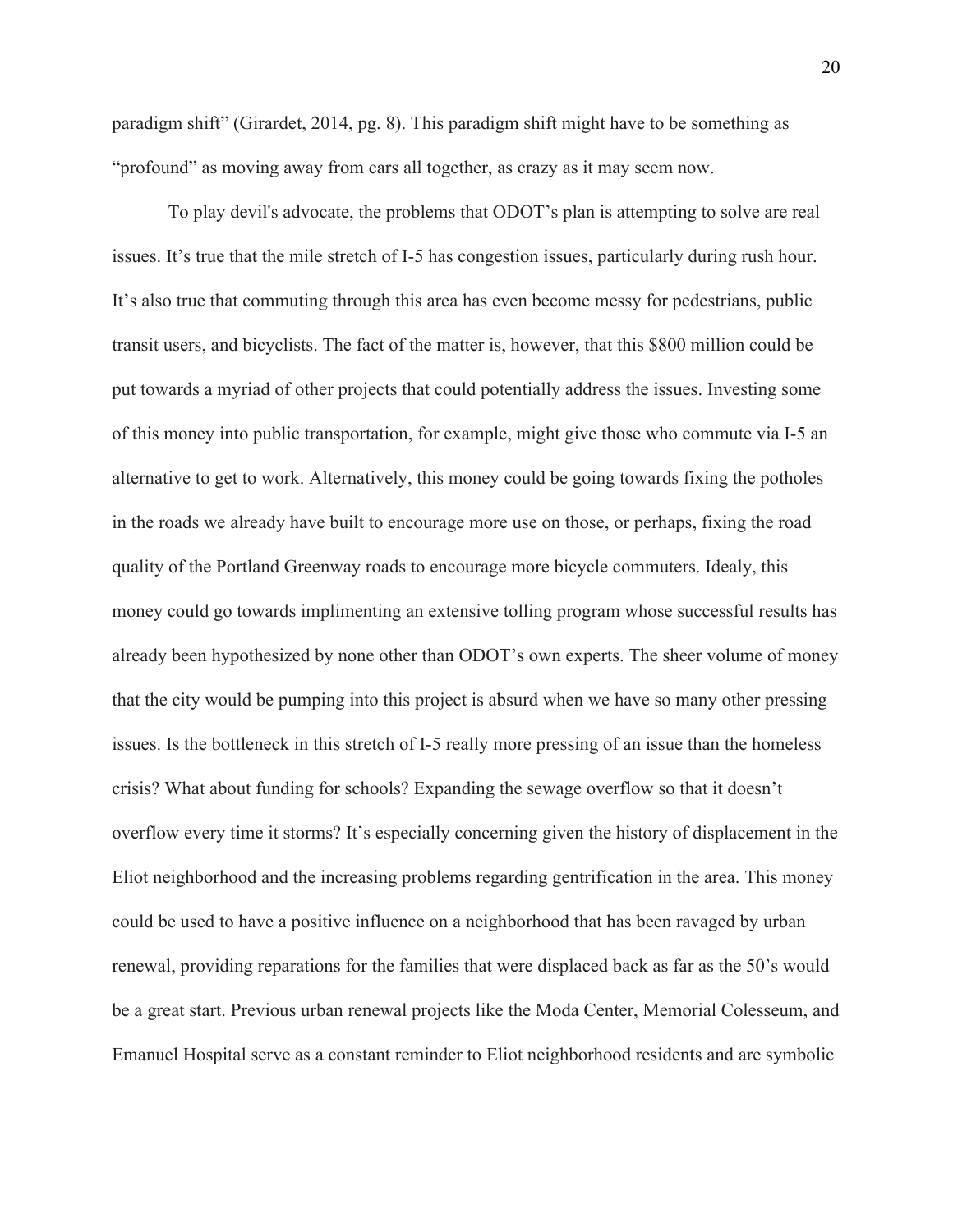of the injustices that the neighborhood has faced. Despite backlash from the community members and politicians, ODOT's redevelopment plan is seemingly proceeding as planned, albeit a bit delayed. ODOT not listening to members of the community who oppose the plan is painfully reminiscent of how the PDC willfully turned a blind eye to those who opposed urban renewal. The last thing the Eliot Neighborhood needs is another symbol to remind them that when it comes to urban development, their voices will never be heard.

While halting the progress of the I-5 expansion would be a promising start, what ultimately needs to be done is the retroactive removal of these harmful urban highways. The honest truth is that having an internation highway system that runs through the hearts of cities is not conducive to attaining a sustainable urban society. This is by no meens a new idealogical stance, many individuals and organizations share a similar view on the state of urban America. In fact, a national advocacy conglomerate known as the Congress for New Urbanism recently published a project called *Freeways Without Futures*. The project analyzes the theoretical effects of removing certain stretches of highway in 10 case example cities, one of which happens to be the exact stretch of I-5 that is in the process of being expanded in Portland. The write up states that "The 43 acres gained through highway removal would increase business and housing opportunities, which in turn would help accommodate the area's growth. Removing the freeway would enable the Central Eastside neighborhood to take better advantage of its existing transportation options" (Freeways Without Futures, 2019, pg. 18).

Actually achieving enough political influence to begin destroying existing freeways may be a bit of a stretch, but we can atleast hope to halt the construction of new highways and the expansion of existing ones. As a city that has an environmentally progressive political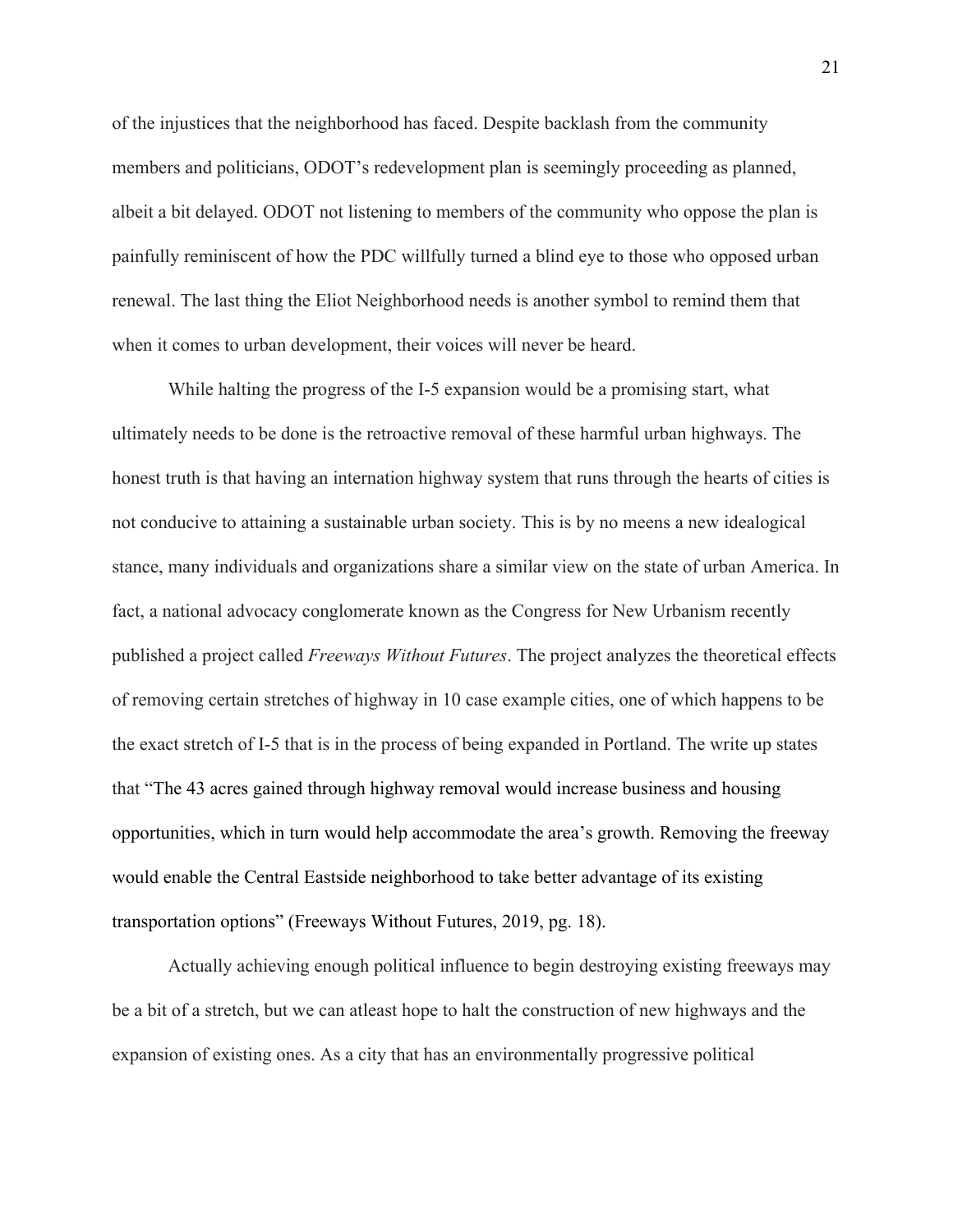environment, Portland has the potential to be at the forefront of the fight against climate change. We can't let the pride in our identity be nothing more than a facade; Portland must follow through this environmentally friendly identity with environmentally friendly policies. At the end of the day, consummating the I-5 expansion project would be an insult to Portland and those who are proud to call the city their home.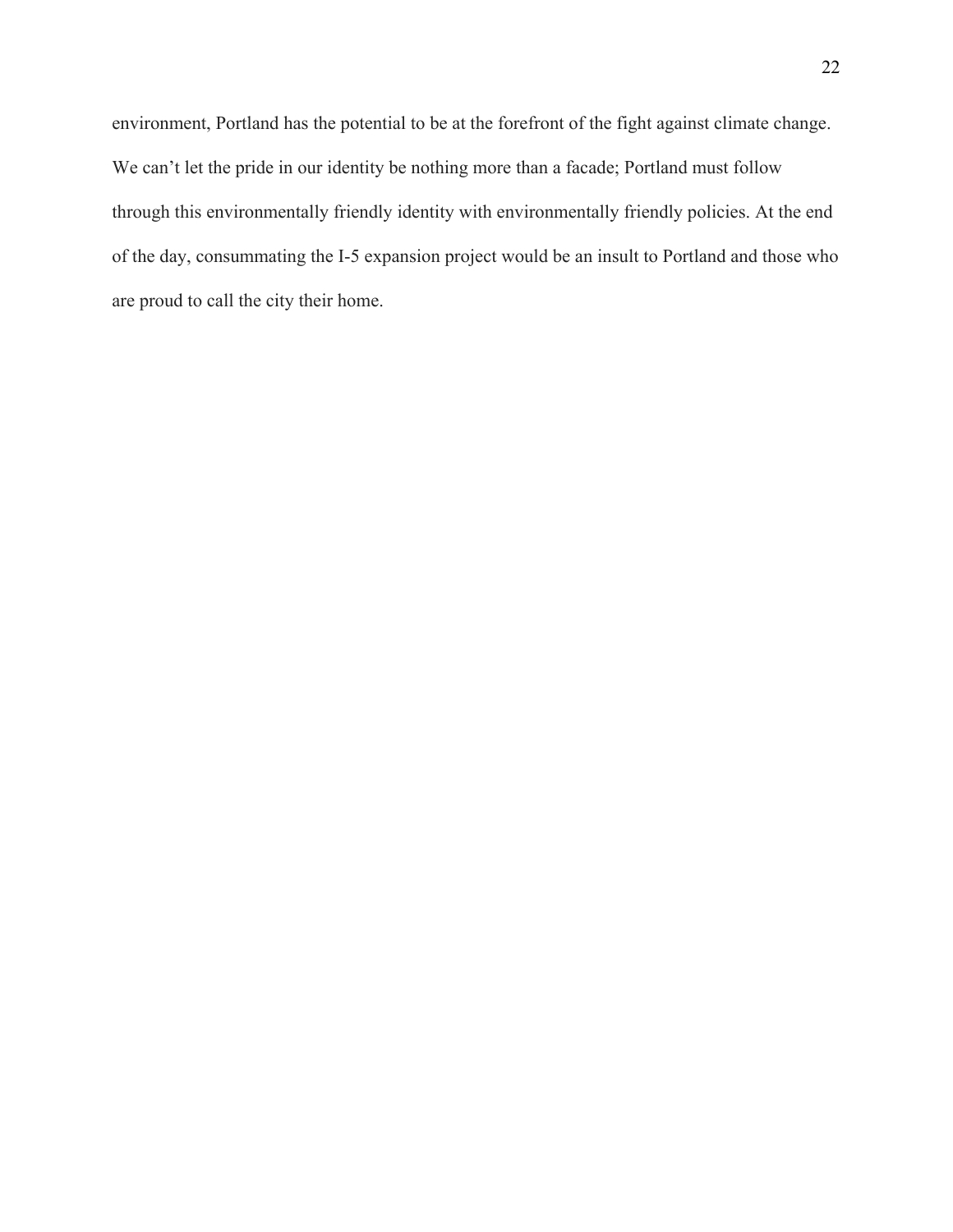<span id="page-24-0"></span>Brown, B. (2019, December 26). Op-Ed: Portland's Costly Highway Mistake. Retrieved from <https://usa.streetsblog.org/2019/12/26/op-ed-portlands-costly-highway-mistake/>

Brown-Saracino, J. (2010). *The gentrification debates*: *A reader.* London: Taylor and Francis.

- Burke, L. N. N., & Jeffries, J. L. (2016). *The Portland Black Panthers: empowering Albina and remaking a city*.
- Cervero, Robert. "Road Expansion, Urban Growth, and Induced Travel:A Path Analysis." *Journal of the American Planning Association* 69, no. 2 (2003): 145–63.
- City of Portland, 2035 Comprehensive Plan and supporting documents. (n.d.). Retrieved from [https://beta.portland.gov/comp-plan/2035-comprehensive-plan-and-supporting-document](https://beta.portland.gov/comp-plan/2035-comprehensive-plan-and-supporting-documents) [s](https://beta.portland.gov/comp-plan/2035-comprehensive-plan-and-supporting-documents)
- Crowther, B. (2019, August 07). Freeways Without Futures 2019. Retrieved from https://www.cnu.org/highways-boulevards/freeways-without-futures/2019
- Gibson, K. J. (2007). Bleeding Albina: A History of Community Disinvestment, 1940-2000. *Transforming Anthropology*, *15*(1), 3–25.
- Gilles Duranton & Matthew A. Turner, "The Fundamental Law of Road Congestion: Evidence from U.S. Cities," American Economic Review 101, no. 6 (2011): 2616–2652
- Glass, R. (1964). *London : Aspects of change* (Centre for Urban Studies report ; no. 3). London: MacGibbon & Kee.
- Girardet, Herbert. *Creating Regenerative Cities*. Routledge, 2015.
- Greta Smith. (2018). "Congenial Neighbors": Restrictive Covenants and Residential Segregation in Portland, Oregon. *Oregon Historical Quarterly, 119*(3), 358-364.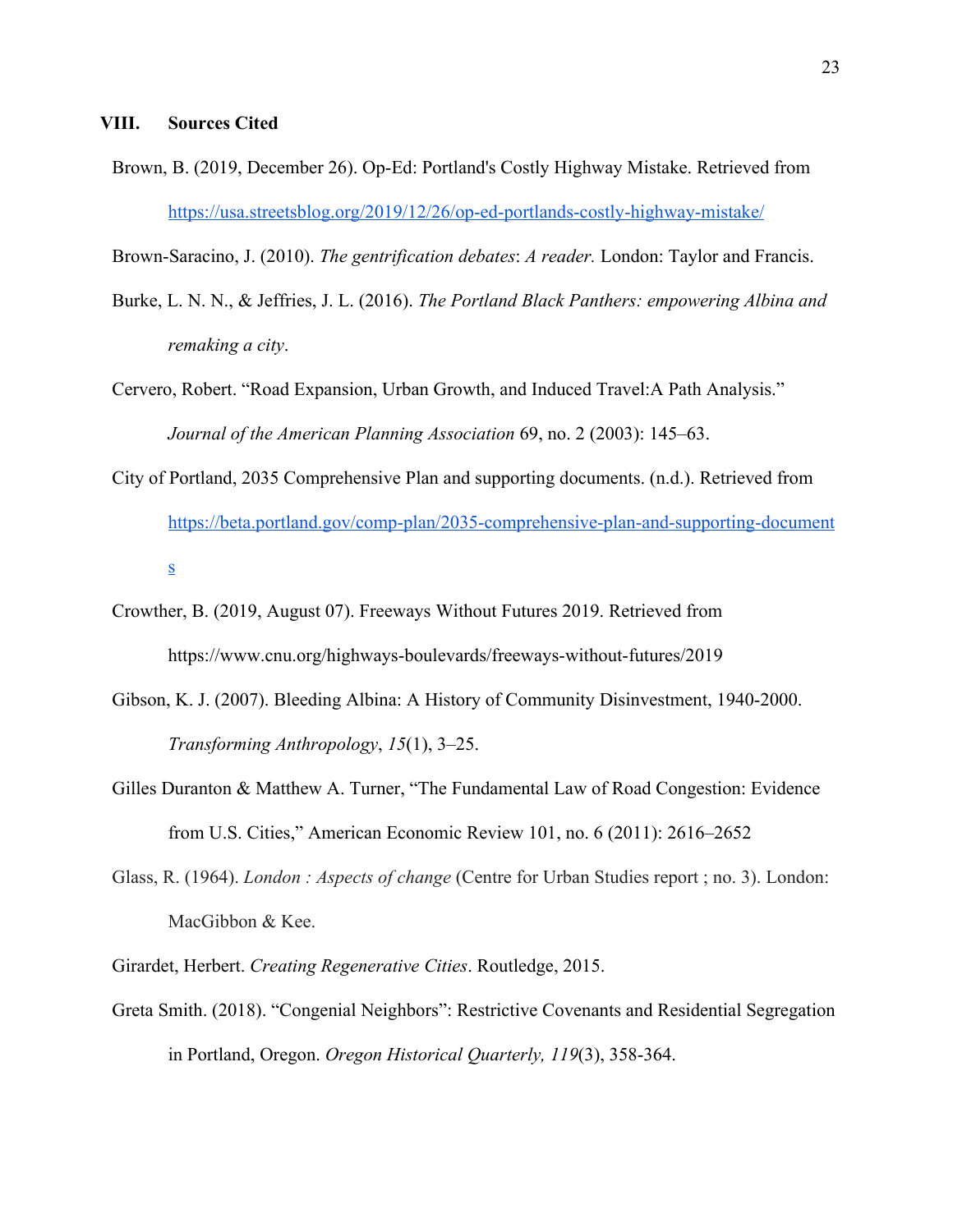Portland Bureau of Planning, History of Portland's African American Community. (Feb 1993) *Portland Bureau of Planning*

ODOT, About Tolls and Pricing. (n.d.). Retrieved from

https://www.oregon.gov/ODOT/tolling/Pages/About.aspx

ODOT, I-5 Rose Quarter improvement project, I-5 Rose Quarter improvement project § (n.d.). https://i5rosequarter.org/wp-content/uploads/2019/02/I-5-RQ-DRaft-EA.pdf <https://www.portlandoregon.gov/bps/70937>

- Ke, Y., & Gkritza, K. (2018). Income and spatial distributional effects of a congestion tax: A hypothetical case of Oregon. *Transport Policy*, *71*, 28–35
- Krol, Robert. "Does Expanding Highway Capacity Solve Urban Congestion Problems?" *The Center for Growth and Opportunity at Utah State University*, May 2019.

Maciag, M. (2017, November 28). Vehicle Ownership in U.S. Cities Data and Map. *Governing: The Future of States and Localities*. Retreived from https://www.governing.com/gov-data/car-ownership-numbers-of-vehicles-by-city-map.ht

ml

Monahan, R. (2019, December 20). The Cost of Expanding I-5 at the Rose Quarter Project Rises \$250 Million, to as Much as \$795 Million. *Willamette Week*. Retrieved from https://www.wweek.com/news/city/2019/12/20/the-cost-of-expanding-i-5-at-the-rose-qua rter-project-rises-250-million-to-as-much-as-795-million/

Pembina Institute. (2014). *The B.C. Carbon Tax Backgrounder* (Rep.). Pembina Institute. Retrieved from [www.jstor.org/stable/resrep00231](http://www.jstor.org/stable/resrep00231)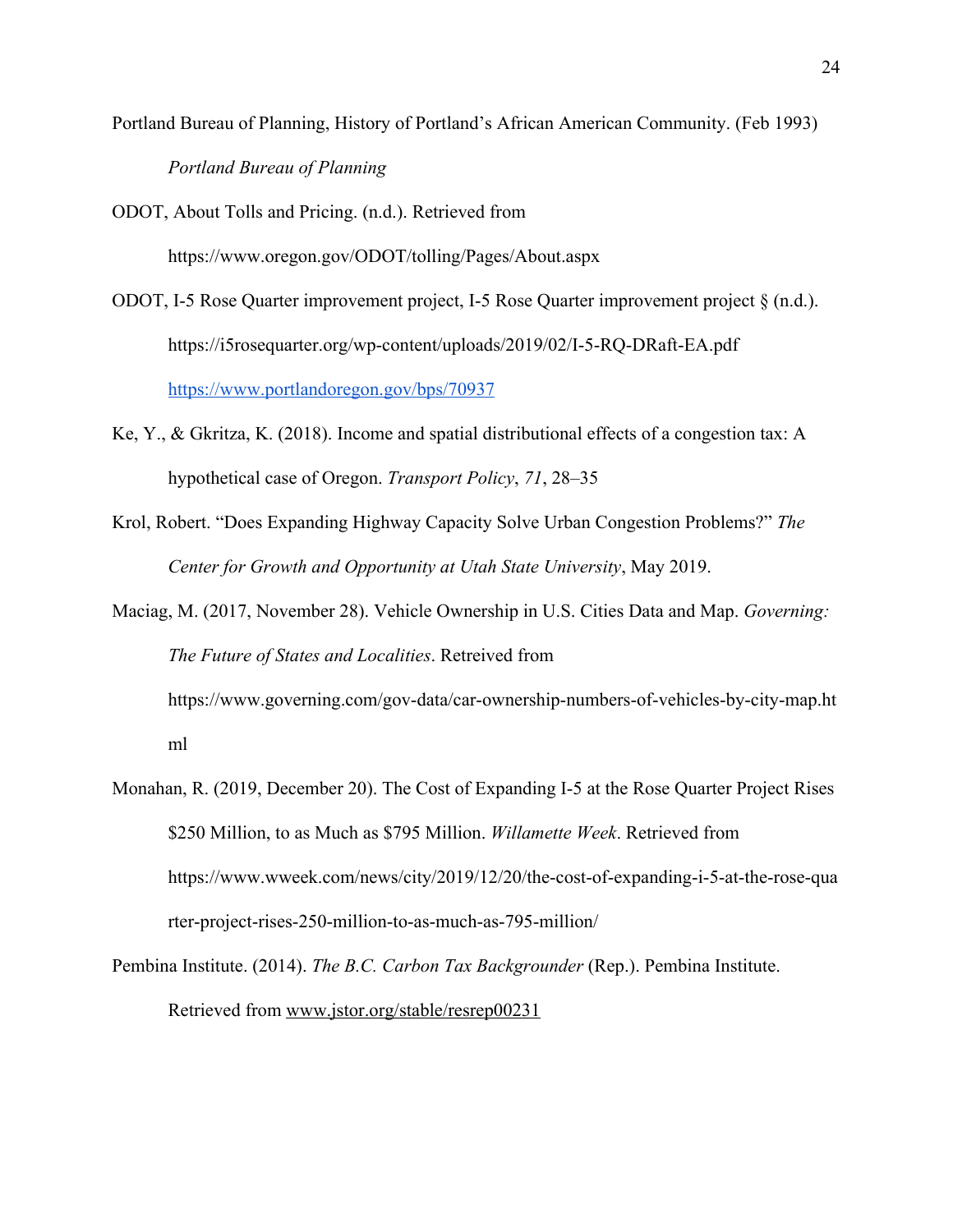- Schwimmer, Emily, et al. "Toll-Managed Lane Pioneers: Lessons from Five US States." *Case Studies on Transport Policy*, vol. 7, no. 3, 2019, pp. 655–666.
- Sivak, Michael. "Has Motorization in the U.S. Peaked? PART 9: Vehicle Ownership and Distance Driven, 1984 to 2015." *Sustainable Worldwide Transportation*, February 2017.
- Stenwick, B. (2019, December 17). After Outcry From Portland Leaders, State Delays Decision on I-5 Widening Plan. *Portland Mercury*. Retrieved from https://www.portlandmercury.com/blogtown/2019/12/17/27661972/after-outcry-from-por tland-leaders-state-delays-decision-on-i-5-widening-plan
- Tennøy, A., Tønnesen, A., & Gundersen, F. (2019). Effects of urban road capacity expansion Experiences from two Norwegian cases. *Transportation Research Part D: Transport and Environment*, *69*, 90–106.
- Theen, A. (2019, February 15). Rose Quarter freeway project would reduce travel times and greenhouse gases, report says. *The Oregonian*. Retrieved from https://www.oregonlive.com/commuting/2019/02/rose-quarter-freeway-project-would-re duce-travel-times-and-greenhouse-gases-report-says.html
- Theen, A. (2019, June 18). Rose Quarter project is one of nation's biggest highway boondoggles, environmental watchdogs say. *The Oregonian*. Retrieved from https://www.oregonlive.com/commuting/2019/06/rose-quarter-project-is-one-of-nationsbiggest-highway-boondoggles-environmental-group-says.html
- Theen, A. (2019, March 13). Rose Quarter freeway critics dominate meeting, then Chloe Eudaly throws curveball. *The Oregonian*. Retrieved from